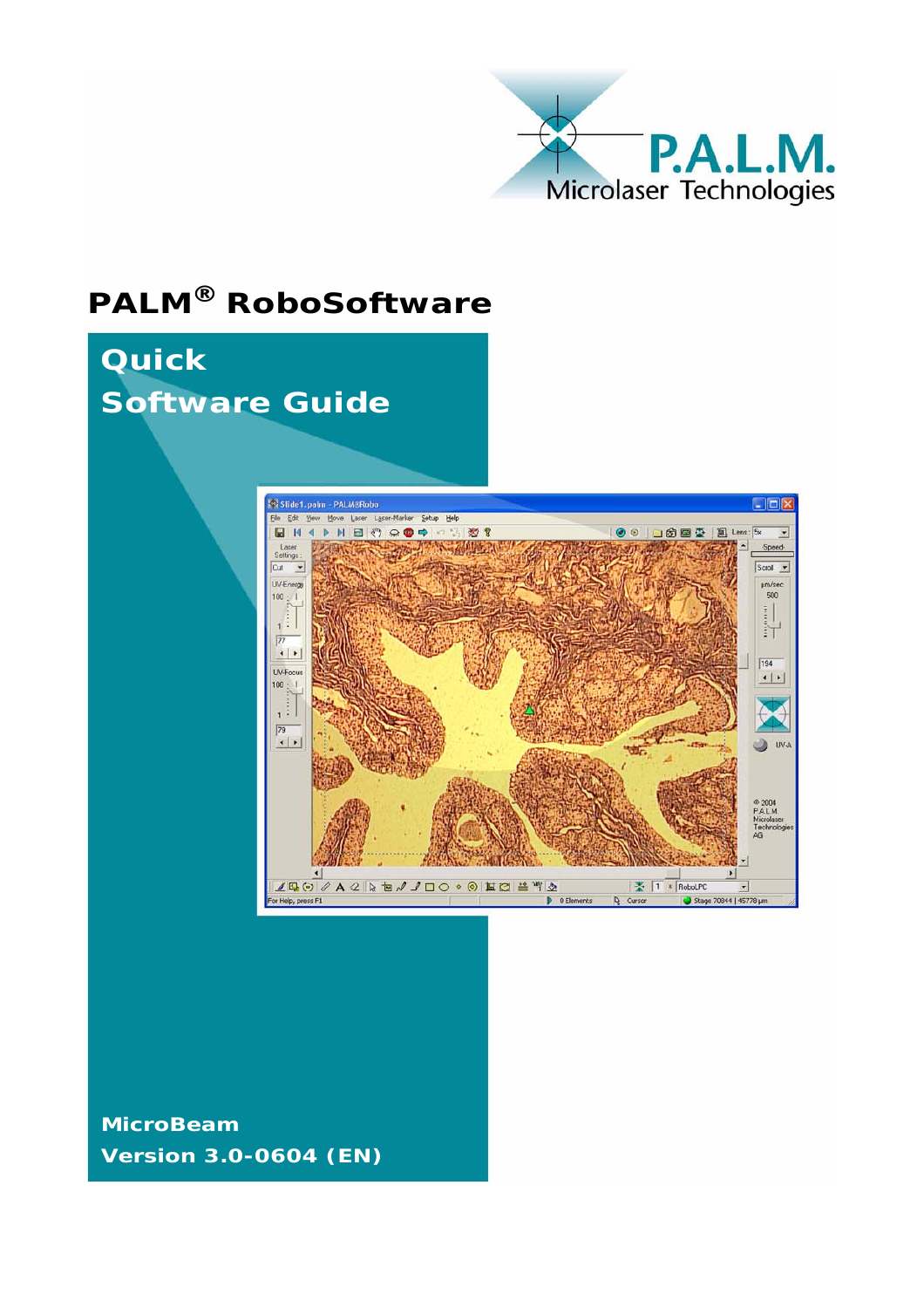This document is delivered only to persons who are trained and authorized by P.A.L.M. Microlaser Technologies AG.

No part of this document may be reproduced or distributed in any form or by any means without the prior written consent of P.A.L.M. Microlaser Technologies AG.

The information in this document is subject to change without notice. P.A.L.M. Microlaser Technologies AG assumes no responsibility for any errors that may appear.

Printed June 2004

**Regulatory Notice**: PALM Microlaser Systems are intended for research use only and are not approved for medical applications in the United States.

The following technologies have been patented by P.A.L.M. Microlaser Technologies:

- Laser catapult technology (Laser Pressure Catapulting LPC) Patents: US 5,998,129, EP 879408 B1 and others.
- Three-dimensional laser beam positioning system Patents: US 5,689,109, EP 679325 B1 and others.
- Additional patents pending.

P.A.L.M. Microlaser Technologies AG Am Neuland 9+12 82347 Bernried / Germany

Phone: +49-(0)8158-9971-0 Fax: +49-(0)8158-9971-249 E-mail: info@palm-microlaser.com www.palm-microlaser.com

©P.A.L.M. Microlaser Technologies AG, 2004. All rights reserved.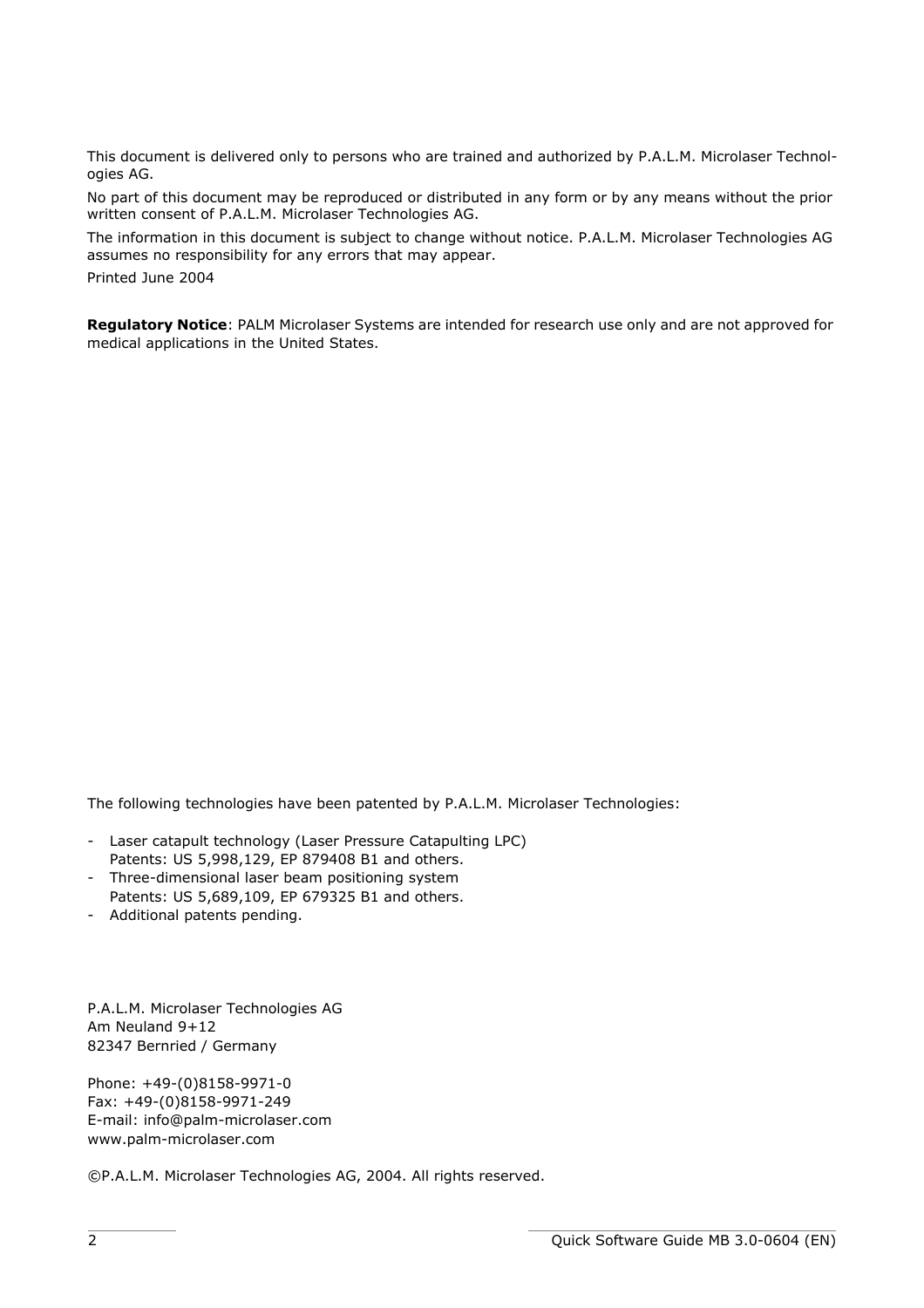# **Chapter Chapter Page**

| 1  | Program layout<br>$\overline{a}$    |
|----|-------------------------------------|
| 2  | 5                                   |
| 3  | 6<br>Device Tool Bar                |
| 4  | Image Processing Tool<br>6          |
| 5  | 6                                   |
| 6  | Fluorescence Tool<br>7              |
| 7  | 7                                   |
| 8  | 8                                   |
| 9  | Cut Tools/Start laser<br>9          |
| 10 | 10                                  |
| 11 | 17                                  |
| 12 | 18                                  |
| 13 | 19<br>Microscope Tools              |
| 14 | 19                                  |
| 15 | 20                                  |
| 16 | 22                                  |
| 17 | Laser functions - an overview<br>23 |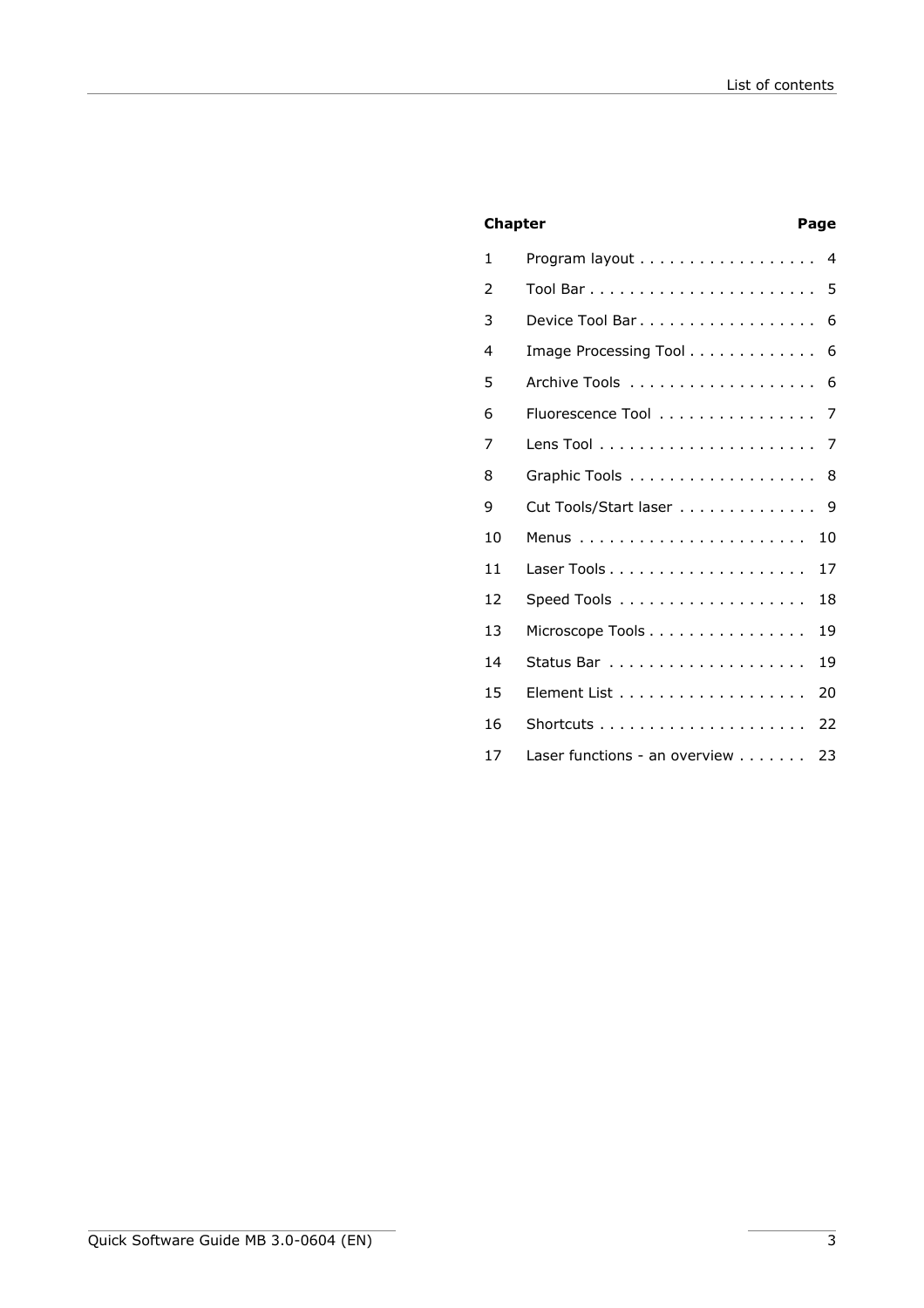In this quick guide the functions of the PALM $^{\circledR}$ RoboSoftware are described in a short way.

# <span id="page-3-0"></span>**1 Program layout**

The site of each toolbar on the screen can be changed: with the cursor on the white thick stroke and while pressing the left mouse button you can move it.

Via menu item "View >Menus >..." each toolbar and each tool can be hidden or shown.

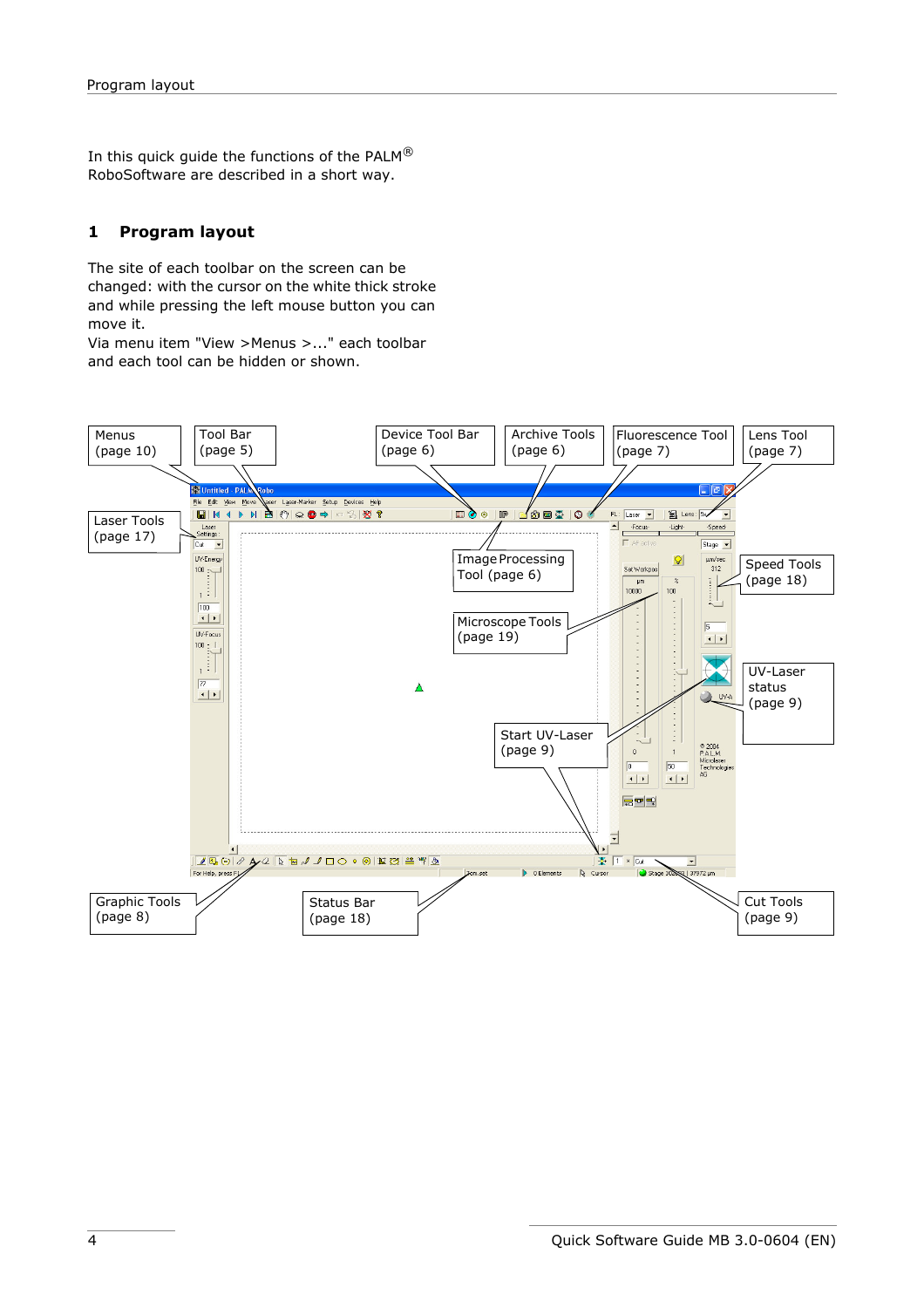# <span id="page-4-0"></span>**2 Tool Bar**

The Tool Bar contains the following tools:



Save Elements

To save the drawn elements in a file. The file can be called up any time with PALM® RoboSoftware.

The elements are saved in the default directory (see "Setup >  $PALM^@$  Robo ..." page 15).

| <b>First Element</b> | Last Element |
|----------------------|--------------|
| Previous Element     | Next Element |

The stage is moved so that the desired element is centered on the screen.



Element List

To show the "Element List". See also [page 20](#page-19-0).



To switch to the stage mode. In the stage mode you move the stage with mouse. To exit the stage mode click left mouse button once.

Check-Point Point of origin



To position the stage to the Check-Point.



To move the stage from Check-Point back to the point of origin.



To get informations about the program (version number and manufacturer).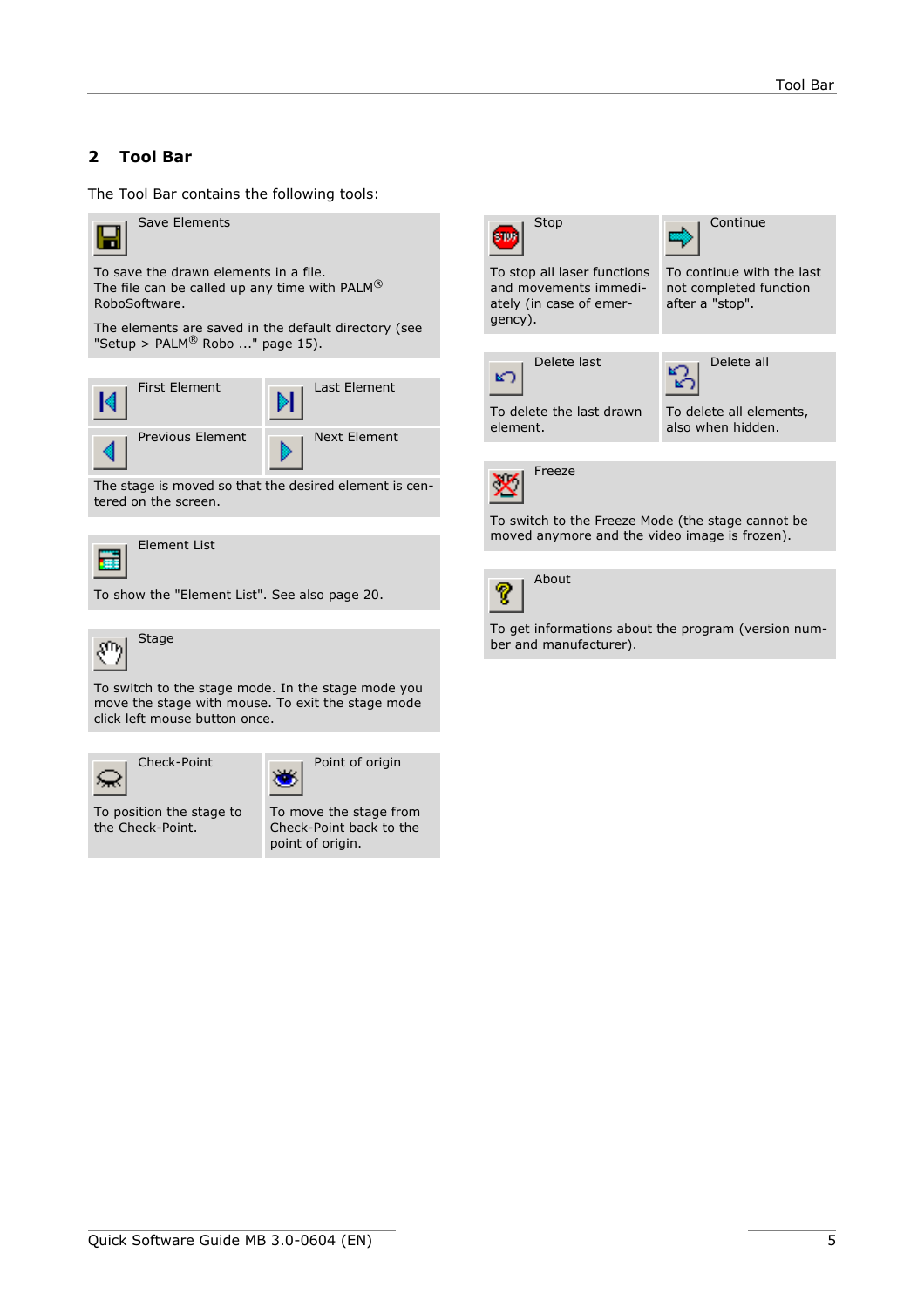# <span id="page-5-0"></span>**3 Device Tool Bar**

The Device Tool Bar contains the following Tools:



Opens the PALM® Navigator Window. With PALM® Navigator you can scan your slide or certain parts of it and easily move the stage to points defined by a mouse click.

- 1) Only available in systems equipped with PALM® Robo-Mover. Contact P.A.L.M. for further information.
- 2) Only available in systems equipped with PALM $^{\circledR}$ RoboStage II. Contact P.A.L.M. for further information.

# <span id="page-5-1"></span>**4 Image Processing Tool3)**

The Image Processing Tool contains the following tool:



To start the Image Processing software.

3) Only available in systems equipped with Image Processing software. Contact P.A.L.M. for further information.

#### <span id="page-5-2"></span>**5 Archive Tools**

The Archive Tools contain the following tools:



To select or create a folder for saving images.



To save the actual image under the default name with an image number added in the default directory (see "Setup >  $PALM^@$  Robo ..." page 15). The image numbers will be increased automatically.

You can save the image with or without the drawn elements.



Imaging

To start an image handling software to display stored pictures and to edit them.

PALMPicture Œ

To start PALMPicture to display and organize stored pictures and organize folders.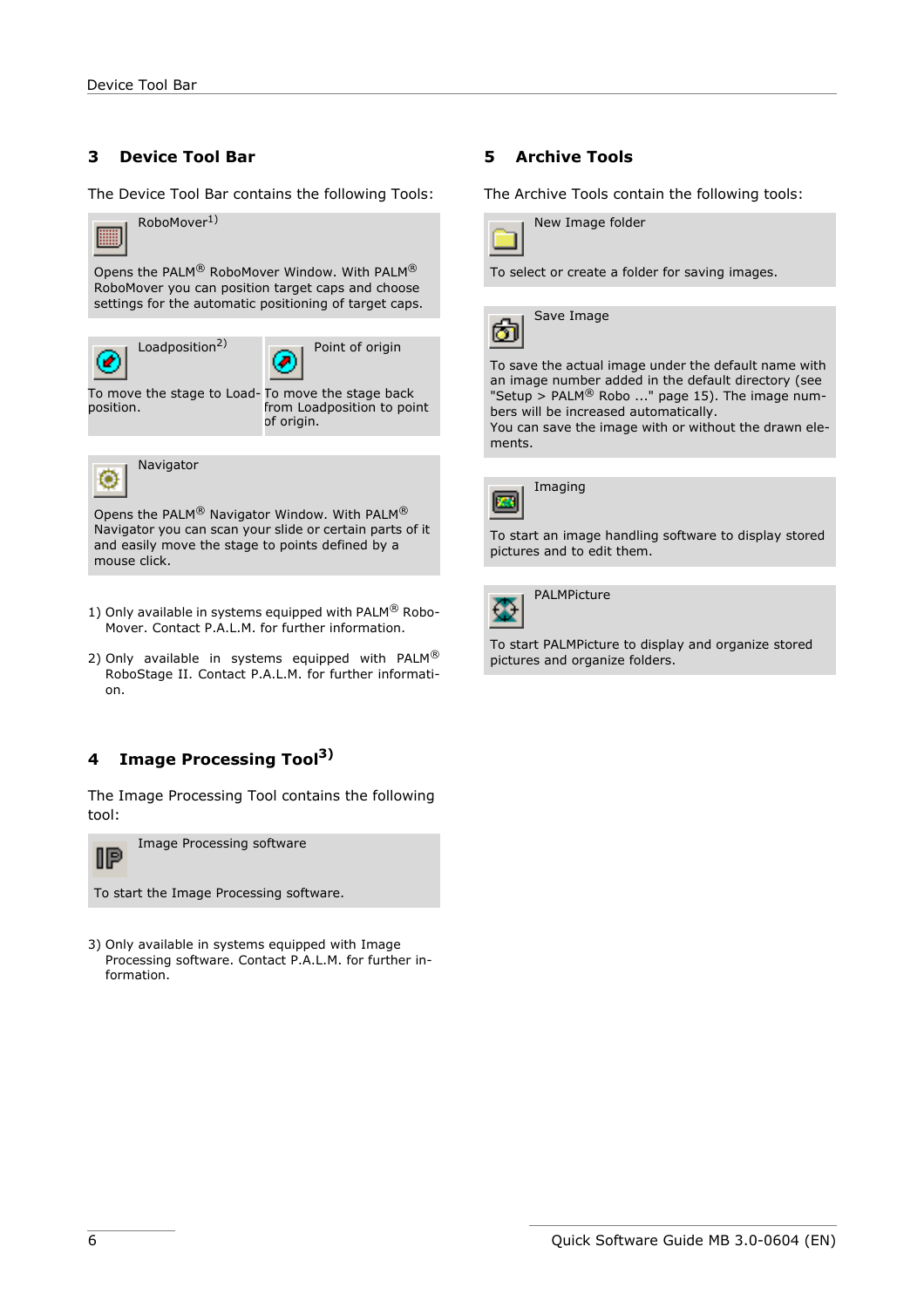# <span id="page-6-0"></span>**6 Fluorescence Tool**

The Fluorescence Tool contains the following tools:



Allows to set a timer to close the shutter automatically.

Fluorescence Fluorescence уų. Alb. Shutter (closed) Shutter (open) 术 If your system is equipped with a filter wheel: Opens or closes the fluorescence shutter to activate or deactivate the fluorescence beam.



To select a set of fluorescence settings defined via menu item "Setup > Fluorescence ..." (see page 15).

# <span id="page-6-1"></span>**7 Lens Tool**

The Lens Tools contain the following tools:



To open the Microscope Window (only active when your system is equipped with a motorized microscope. All functions of the microscope are controlled by this window.



To select the required magnification on the microscope.

For a correct display of your drawn figure elements and for correct laser functions it is important, that the setting of this menu matches with the set lens on the microscope.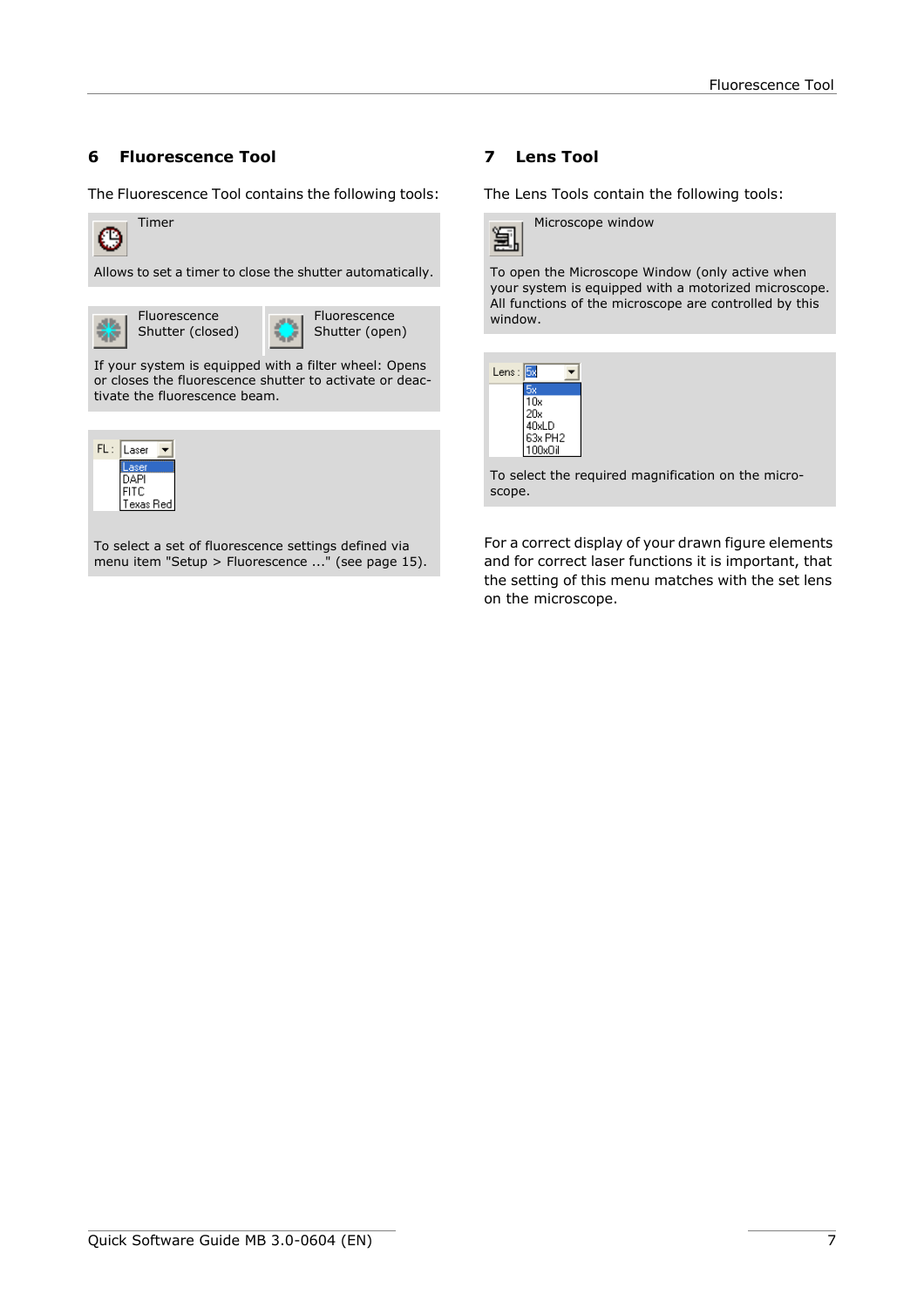# <span id="page-7-0"></span>**8 Graphic Tools**

#### **Display functions**



Graphic on/off

To show or hide all elements.



Number on/off

To show or hide the numbers of the elements.



Element areas

To display the size of an element area in um<sup>2</sup>.

#### **Ruler, flag, comment**



To measure. You measure with mouse moving while pressing the left mouse button.



To set a flag into the image. You can add a comment to the flag.

You can change the comment with "Change" in the dialog "View > Element List" (see ["Element List", page](#page-19-0)  [20\)](#page-19-0).

To add a comment to an element, see ["Element List",](#page-19-0)  [page 20](#page-19-0).

#### **Create and edit elements**



Reference Point

To set a reference Point.



Freehand

To draw freehand lines.

To draw a line press left mouse button and move the mouse.

To correct an element of type "line", press "Ctrl" and move the mouse to the part to be corrected. The nearest anchor point of the element will be shown. Click and draw the correction line.

To connect two elements, press "Ctrl" and draw a line from the end of one element to the end of the other element.



To draw straight lines.

You start drawing with the first mouse click, after another mouse click you can change the direction, with a double-click you finish the element.



If the quadratic attribute is selected, you draw horizontal and vertical lines.

| Rectangle |
|-----------|
|           |

., To draw rectangles.

If the quadratic attribute is selected, you draw 膃 quadratic elements.

If the centric attribute is selected, you draw the elements from their center.



To draw ellipses.



If the centric attribute is selected, you draw the elements from their center.



To mark single cells for catapulting.

These dots are used for the Laser Pressure Catapulting function (LPC).



AutoCircle

To mark areas for cutting and subsequent catapulting. These elements are used for the AutoCircle function.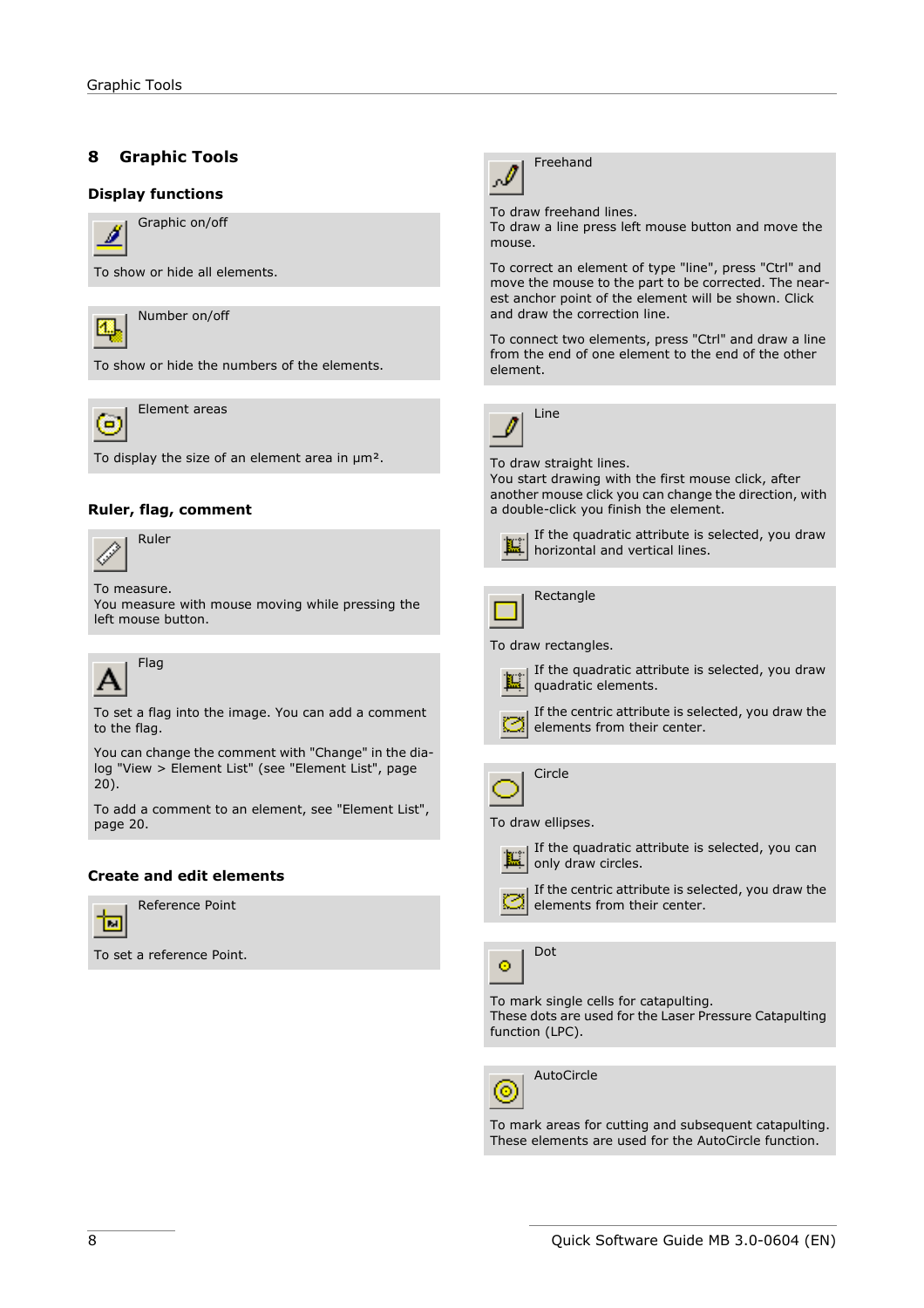ℒ

To delete parts of an element.

If you divide elements into parts, each part will become a separate element with its own number.

If you press simultaneously the "Ctrl" key, parts of an element will not be erased but straightened.

### **Select elements**

Pointer



To select elements, which then can be changed (e.g.

right mouse button > "Change"), moved or deleted.

To select one element: Click on the number of an element to select it.

To select more than one element:

Click and draw a rectangle which contains the elements or parts of them, or

Click on first element, then press "Shift" and click on the other elements to be selected.

If several elements are positioned one above the other, press "Ctrl" and click several times until the desired element is selected.

#### <span id="page-8-1"></span>**Change element attributes**



To determine the thickness of lines, dots and the ruler or eraser size.

The thickness of selected elements will be changed.



To determine a display-color for each element. The color of the drawn elements will not be changed.



Color Palette On/Off

To show or hide the color palette.

With the color palette you can select the color for the next drawn elements. The selected color is saved as a default for all elements of the actually set element type.

# **Fraser 9 Cut Tools/Start laser**

<span id="page-8-0"></span>

For an overview of the Laser functions see [page 23.](#page--1-0)

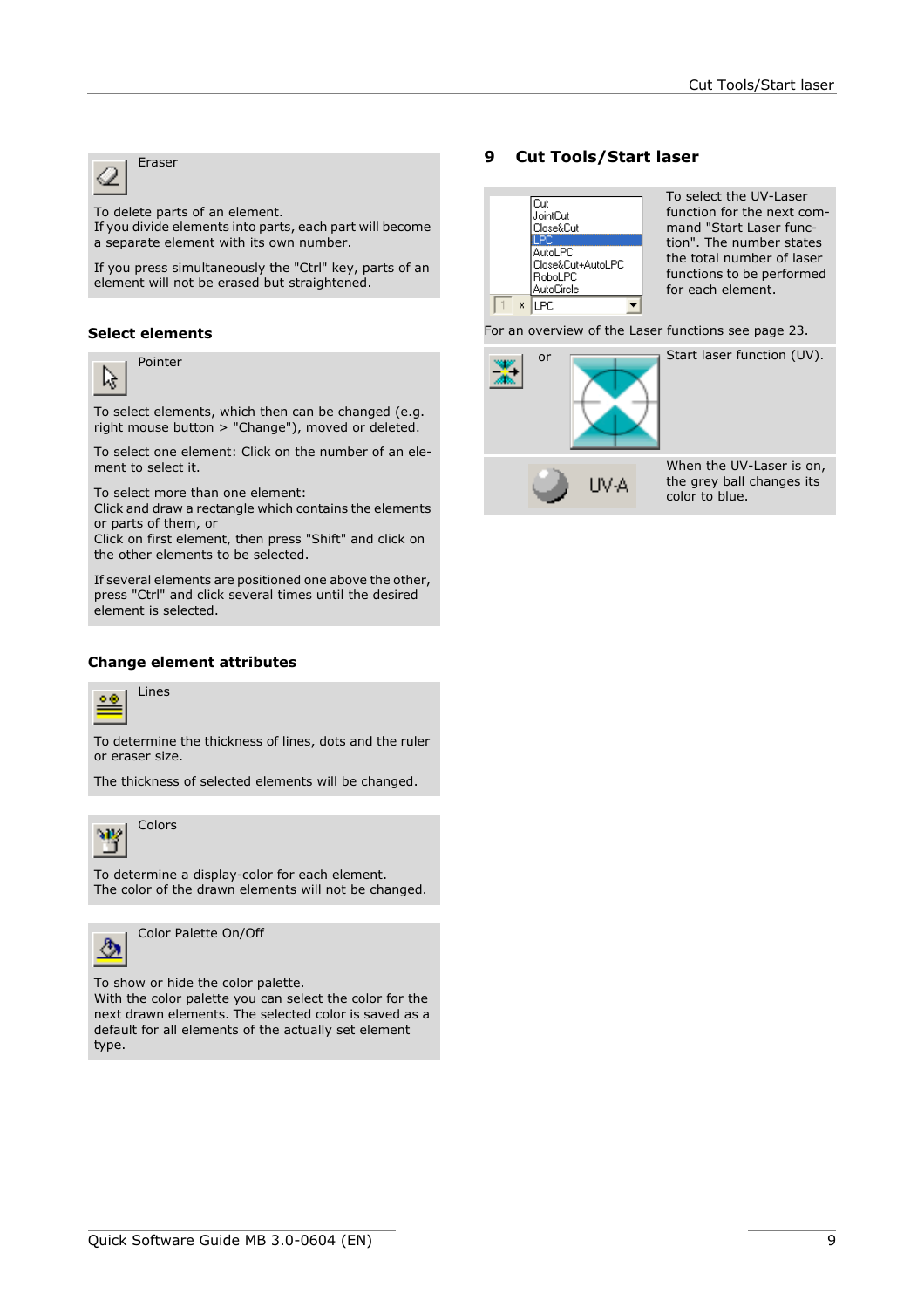# <span id="page-9-0"></span>**10 Menus**

# <span id="page-9-1"></span>**Menu "File"**

| New Elements                                                                                                                          | Open Imaging<br>F2                                                                                                                       |
|---------------------------------------------------------------------------------------------------------------------------------------|------------------------------------------------------------------------------------------------------------------------------------------|
| To prepare the software for drawing new<br>elements. Existing elements can be saved<br>previously.                                    | To start an image handling software to dis-<br>play stored pictures and to edit them.<br>Open PALMPicture<br>F3                          |
| Open Elements                                                                                                                         |                                                                                                                                          |
| To open elements from a file:                                                                                                         | To start PALMPicture to display and organize<br>stored pictures and organize folders.                                                    |
| Insert the slide into the stage with exactly<br>the same position as it had at last using.<br>Open the elements with "Open Elements". | [14] Import Elements                                                                                                                     |
| Save Elements                                                                                                                         | To import the element properties shown in<br>the element list (Color, Nr., Type etc.) and                                                |
| To save the drawn elements in a file.<br>The file can be called up any time with                                                      | the coordinates of the anchor points of the<br>elements from a text file.                                                                |
| PALM <sup>®</sup> RoboSoftware.<br>The elements are saved in the default direc-                                                       | Export Elements                                                                                                                          |
| tory (see "Setup > PALM® Robo "<br>page 15).                                                                                          | To export the element properties shown in<br>the element list (Color, Nr., Type etc.) and<br>the coordinates of the anchor points of the |
| Open Image Processing<br>IP                                                                                                           | drawn elements into a text file.                                                                                                         |
| To open the Image Processing Software.                                                                                                | The text file can be opened with PALM®<br>RoboSoftware and any software that can                                                         |
| Only available in systems equipped with this<br>software. Contact P.A.L.M. for further infor-                                         | handle * txt files.                                                                                                                      |
| mations.                                                                                                                              | <i>A</i> Print Elements                                                                                                                  |
| New Image Folder                                                                                                                      | To print the element properties into an Excel<br>Import file or into a text file.                                                        |
| To select or create a document folder for<br>saving pictures.                                                                         | You can choose which elements an which<br>properties of the elements will be printed.                                                    |
| Save Image                                                                                                                            | 1 Example D                                                                                                                              |
| To save an image as a file (with or without<br>the drawn elements).                                                                   | 2 Example C<br>3 Example B                                                                                                               |
| The images are saved in the default direc-<br>tory (see "Setup > $PALM^@$ Robo "                                                      | 4 Example A                                                                                                                              |
| page 15).                                                                                                                             | To open one of the last four files with saved<br>elements.                                                                               |
| The folder for saving can be changed.                                                                                                 | Alt+F4<br>Exit PALM®Robo                                                                                                                 |
|                                                                                                                                       | To quit PALM® RoboSoftware.                                                                                                              |
|                                                                                                                                       |                                                                                                                                          |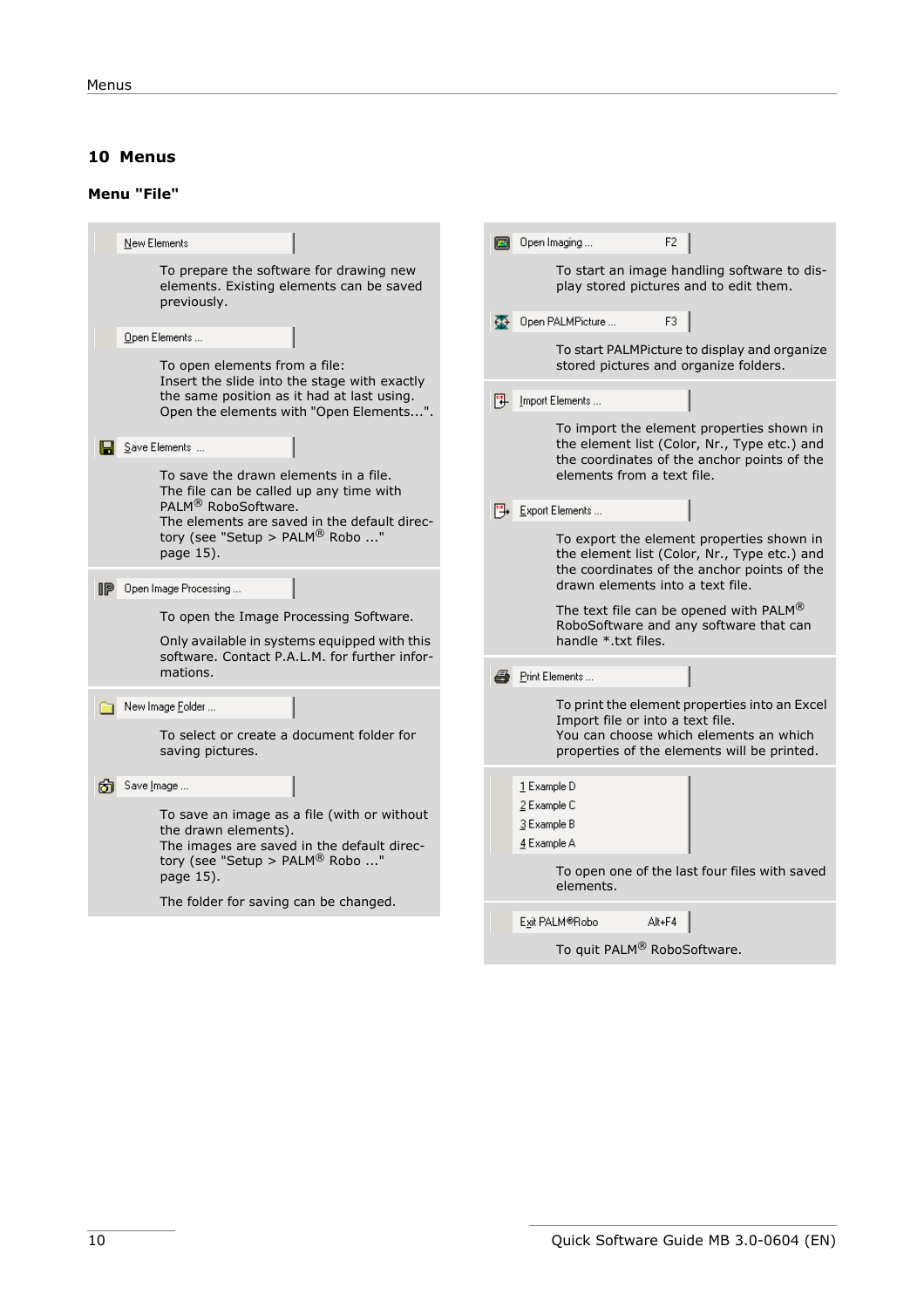# <span id="page-10-0"></span>**Menu "Edit"**

|    | Undelete               | Alt+BackSp                                                                               | Create Group                                                                         |
|----|------------------------|------------------------------------------------------------------------------------------|--------------------------------------------------------------------------------------|
|    |                        | To undo the last command "Delete  ".                                                     | To create a group of elements from the<br>actually selected elements.                |
|    | Select All             | Ctrl+A                                                                                   | Add to Group                                                                         |
|    |                        | To select all elements on the screen.                                                    |                                                                                      |
|    | DeSelect All           | Ctrl+A                                                                                   | To add one or more selected elements to an<br>existing group.                        |
|    |                        | To deselect all elements on the screen.                                                  | Remove from Group                                                                    |
|    | $\mathcal{A}$ Change   | Alt+Enter<br>To show and change the properties of the                                    | To remove one or more selected elements<br>from a group.                             |
|    | selected element.      | If more than one element is selected, the                                                | Define Group-Reference-Figure                                                        |
|    | number are shown.      | properties of the element with the lowest                                                | To define up to three elements as Group<br>Reference Figures.                        |
|    | Restore                |                                                                                          | UnDefine Group-Reference-Figure                                                      |
|    | edited previously.     | To restore a selected element that has been<br>If more than one element is selected, all | To undefine an element as Group Reference<br>Figure.                                 |
|    |                        | selected elements are restored.                                                          | Match Serial Section Group                                                           |
|    | Renumber all           |                                                                                          | To transfer elements from one slide to<br>another for serial sections automatically. |
|    |                        | To renumber the remaining elements after<br>deletion of elements.                        | Match Reference Point manual                                                         |
|    | Copy                   | Ctrl+C                                                                                   | To transfer elements from one slide to                                               |
|    |                        | To copy the selected elements to clipboard.                                              | another for serial sections manually.                                                |
|    |                        |                                                                                          | Update selected or all Elements                                                      |
|    | Paste                  | Ctrl+V                                                                                   | To refresh the presentation of elements on                                           |
|    |                        | To paste the elements from clipboard.                                                    | the screen.                                                                          |
|    | $\sum$ Delete selected | Del                                                                                      |                                                                                      |
|    |                        | To delete the selected elements.                                                         |                                                                                      |
|    | ะว Delete last         | BackSp                                                                                   |                                                                                      |
|    |                        | To delete the last drawn element.                                                        |                                                                                      |
| B. | Delete all             | Ctrl+Y                                                                                   |                                                                                      |
|    | ments.                 | To delete all elements, including hidden ele-                                            |                                                                                      |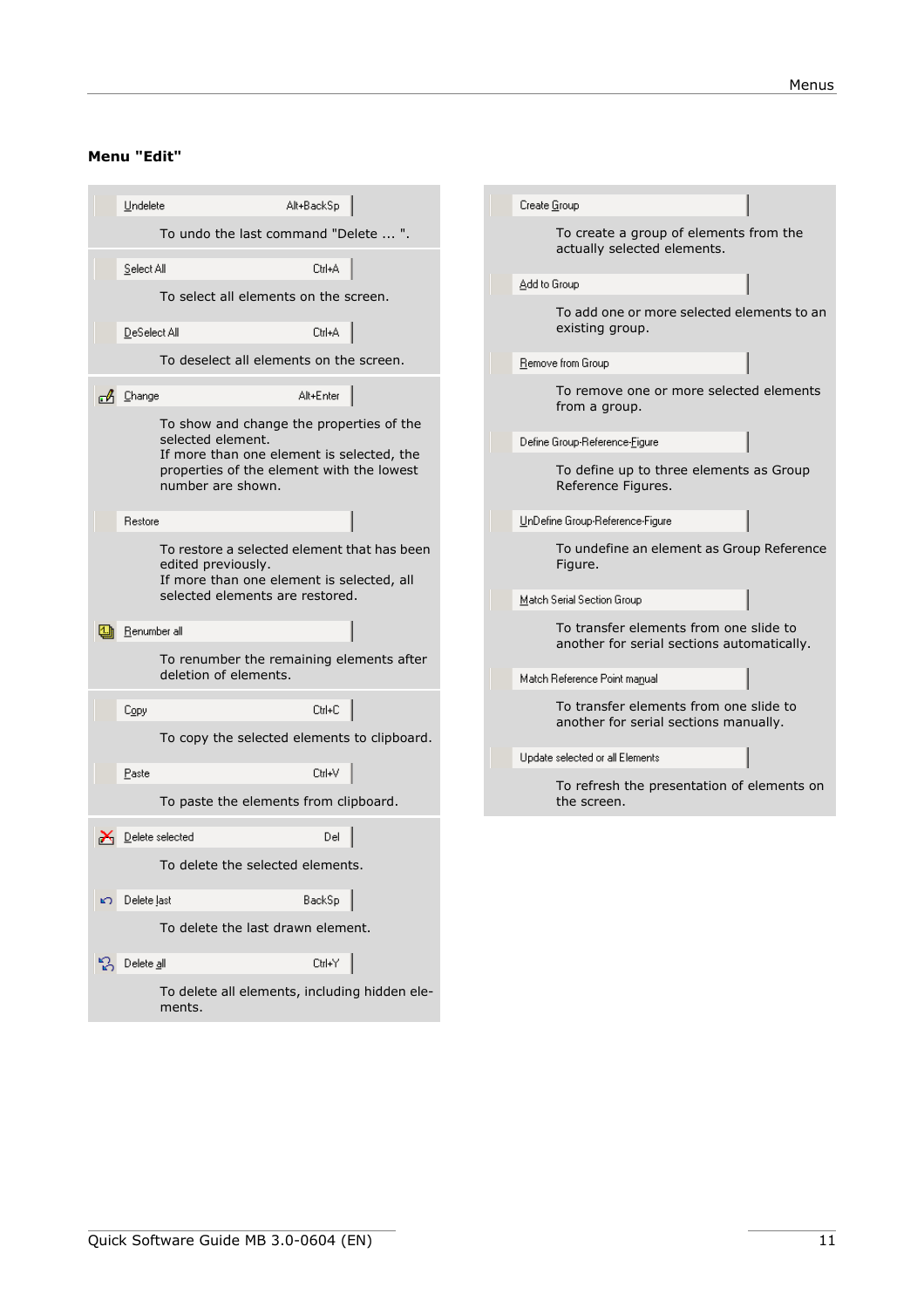#### **Menu "View"**

|            | <u>M</u> enus |                                                                       |    | Tool Bar<br>Image Processing Tool<br>Archive Tools<br><b>Fluorescence Tools</b><br>Lens Tools<br>Laser Tools<br>Speed Tools<br>Microscope Tools<br>Scroll Bars                                                                                                                                                     | Ctrl+L<br>Ctrl+E | 四. |
|------------|---------------|-----------------------------------------------------------------------|----|--------------------------------------------------------------------------------------------------------------------------------------------------------------------------------------------------------------------------------------------------------------------------------------------------------------------|------------------|----|
|            |               |                                                                       |    | Graphic Tools<br>Color Palette                                                                                                                                                                                                                                                                                     | Ctrl+G<br>Ctrl+P |    |
|            |               |                                                                       |    | Cut Tools                                                                                                                                                                                                                                                                                                          | Ctrl+U           |    |
|            |               |                                                                       |    | Status Bar                                                                                                                                                                                                                                                                                                         |                  |    |
|            |               | gram layout", page 4).<br>gram layout", page 4).<br>ther information. |    | To show or hide the various tools (see "Pro-<br>To show or hide the Color Palette.<br>The Tools "Image Processing", "Fluores-<br>cence" and "Microscope" are only available<br>in systems equipped with Image Processing<br>Software resp. Fluorescence resp. motor-<br>ized microscope. Contact P.A.L.M. for fur- |                  |    |
|            |               | Navigator Window                                                      | F4 |                                                                                                                                                                                                                                                                                                                    |                  |    |
|            |               |                                                                       |    | To open the PALM <sup>®</sup> Navigator Window.                                                                                                                                                                                                                                                                    |                  |    |
| <b>Rea</b> | Element List  |                                                                       | F5 |                                                                                                                                                                                                                                                                                                                    |                  |    |
|            |               | List", page 20).                                                      |    | To show or hide Element List (see "Element                                                                                                                                                                                                                                                                         |                  |    |
|            |               | 道, Microscope Window F6                                               |    |                                                                                                                                                                                                                                                                                                                    |                  |    |
|            |               | motorized microscope).                                                |    | To open the Microscope Window (only avail-<br>able when your system is equipped with a                                                                                                                                                                                                                             |                  |    |

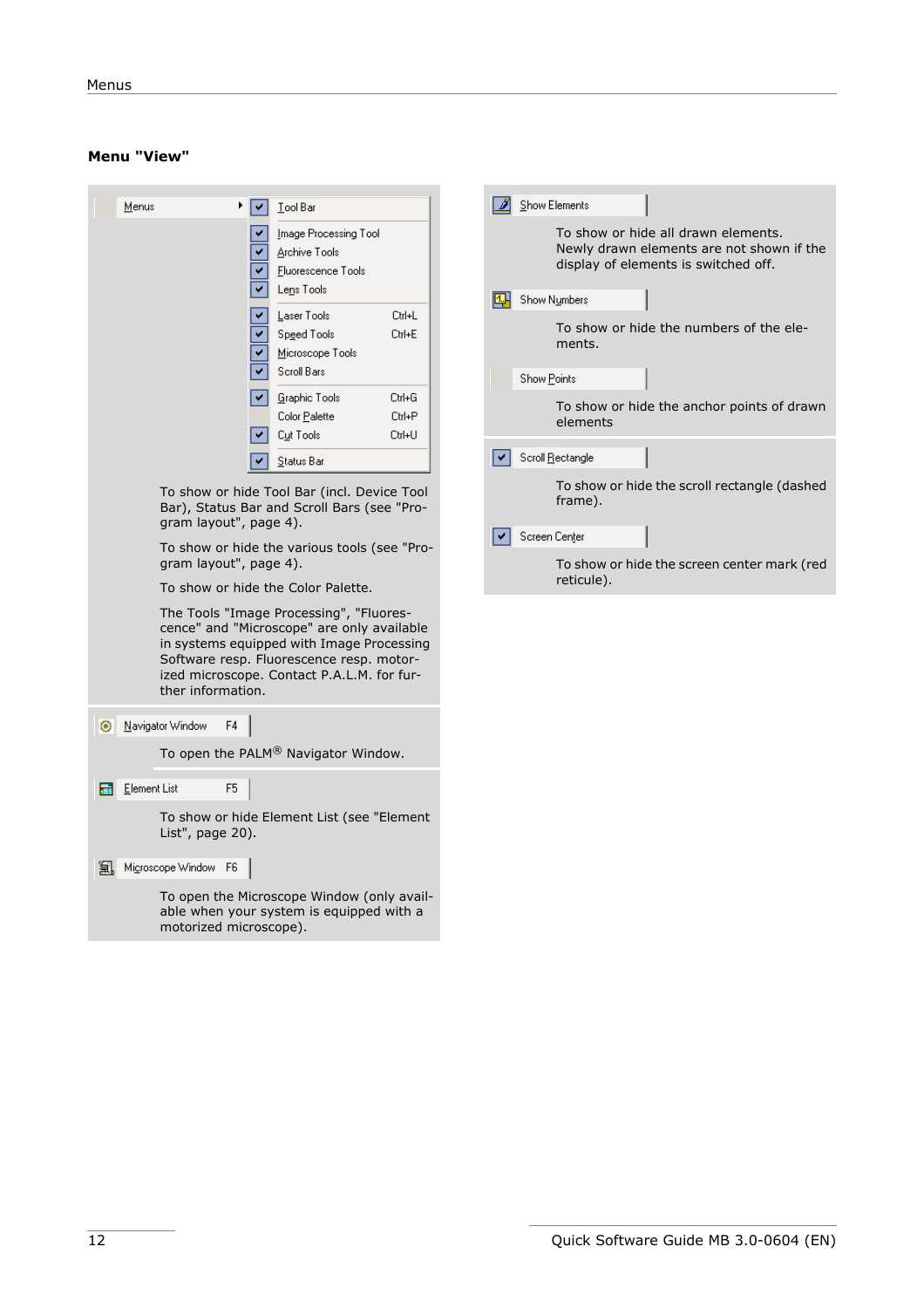#### **Menu "Move"**

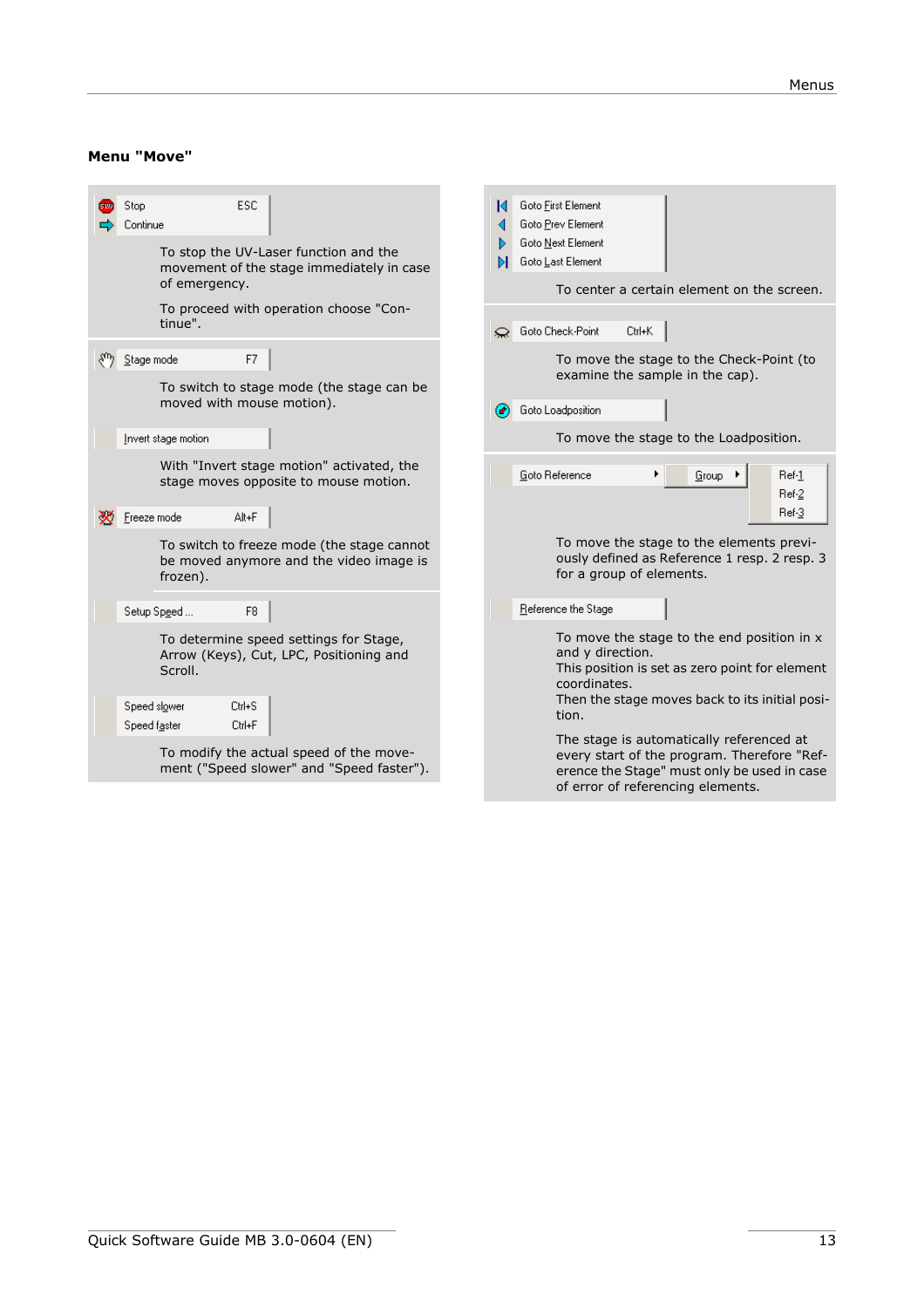|                                                                                | LPC-Parameter                                                                                    |           |                        |                                                                                            |
|--------------------------------------------------------------------------------|--------------------------------------------------------------------------------------------------|-----------|------------------------|--------------------------------------------------------------------------------------------|
|                                                                                | To determine LPC-parameters for each<br>selectable microscope lens.                              |           |                        |                                                                                            |
|                                                                                | Energy & Focus (UV-Laser)                                                                        |           | F9                     |                                                                                            |
|                                                                                | lens.                                                                                            |           |                        | To determine energy and focus settings of<br>the UV-Laser for each selectable microscope   |
|                                                                                | Start Laser function                                                                             |           | F11                    |                                                                                            |
|                                                                                | are done.                                                                                        |           |                        | To start UV-Laser function after all settings                                              |
| Cut<br>JointCut<br>Close&Cut<br>LPC<br><b>AutoLPC</b><br>RoboLPC<br>AutoCircle | Close&Cut + AutoLPC                                                                              |           |                        |                                                                                            |
|                                                                                | To select the laser function for the next<br>command "Start Laser function".                     |           |                        |                                                                                            |
| Focus up<br>Focus down                                                         | Energy/Power more<br>Energy/Power less                                                           | Page Down | Page Up<br>Home<br>End |                                                                                            |
|                                                                                | To change the values for laser energy/<br>valid for the actually in the Laser Tools<br>page 17). |           |                        | power and laser focus. The set values are<br>selected laser function only (Cut or LPC; see |

During laser action this values can be changed via keyboard (see [page 22](#page-21-0)) or Laser Tools (see [page 17\)](#page-16-0).

#### **Menu "Laser"** Menu "Laser-Marker"

| ٠<br>Position Laser-Marker | UV-Laser                                                                             |
|----------------------------|--------------------------------------------------------------------------------------|
|                            | To align the position of Laser-Marker with<br>the actual position of laser focus.    |
| ▶<br>Layout Laser-Marker   | UV-Laser                                                                             |
| defined.                   | With "Layout Laser-Marker" the color, size,<br>type and style of Laser-Marker can be |
| View Laser-Marker          | UV-Laser                                                                             |
| can be shown or hidden.    | With "View Laser-Marker" the Laser-Marker                                            |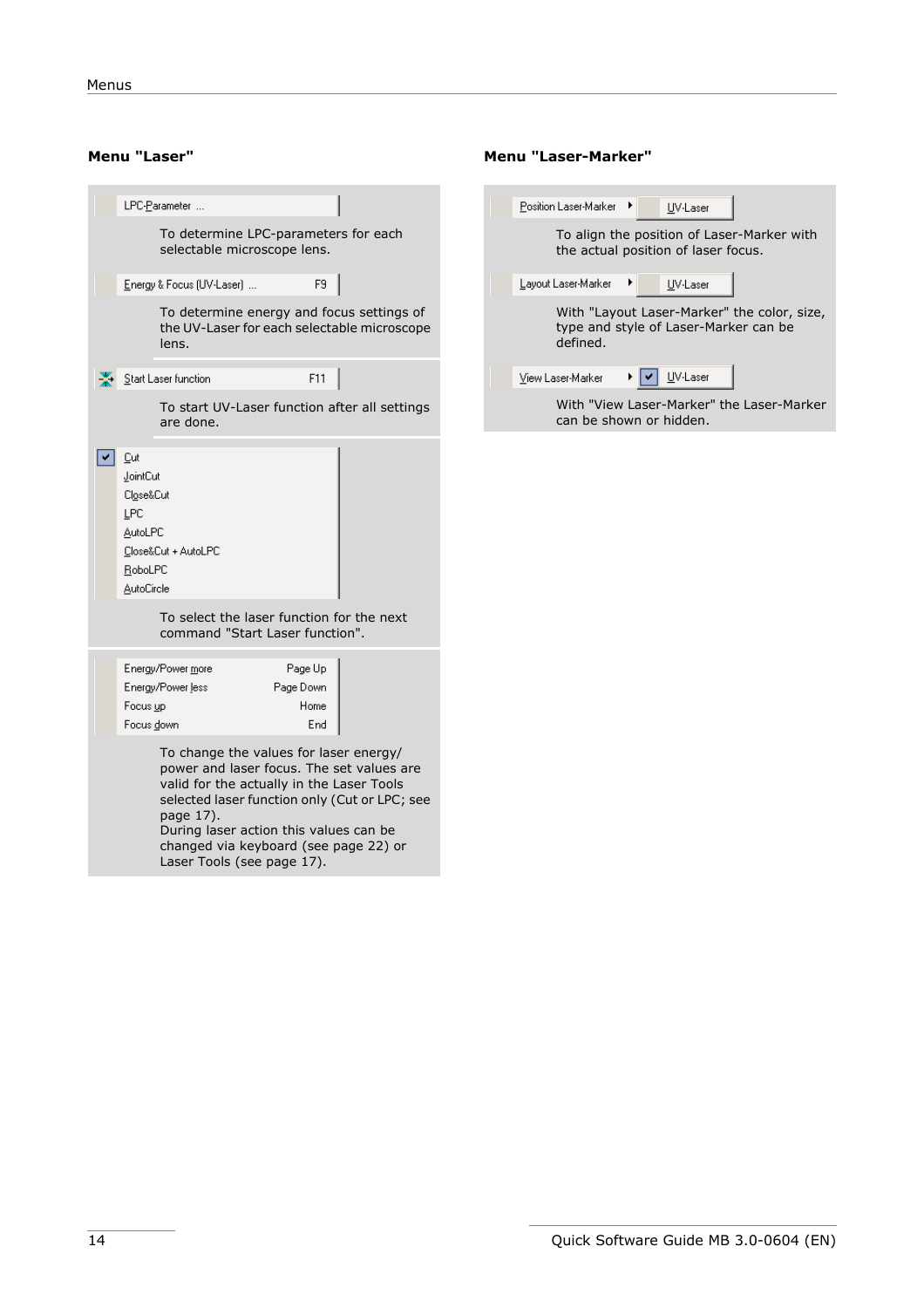# **Menu "Setup"**

| PALM®Robo<br>General settings for configuration, saving<br>settings, saving elements, saving images,<br>for laser function and Autofocus of a motor-<br>ized microscope.<br>Filter<br>To define significant names for the fluores-<br>cence filters instead of filter numbers 18<br>(e.g. Rhodamin, DAPI, FITC etc.).<br>To select a fluorescence filter.                                                                           | Save Settings<br>Load Settings<br>To save and load preset speed settings for:<br>stage, arrow keys, cutting, LPC, positioning<br>and scrolling,<br>and to save and load laser settings for:<br>energy/ power, focus, lens value, LPC dis-<br>tances, and Auto-change.<br>Load Eactory Defaults<br>To reset all settings to default settings.                                                                                                                                                           |
|-------------------------------------------------------------------------------------------------------------------------------------------------------------------------------------------------------------------------------------------------------------------------------------------------------------------------------------------------------------------------------------------------------------------------------------|--------------------------------------------------------------------------------------------------------------------------------------------------------------------------------------------------------------------------------------------------------------------------------------------------------------------------------------------------------------------------------------------------------------------------------------------------------------------------------------------------------|
| To get informations about the installed filter<br>wheel.                                                                                                                                                                                                                                                                                                                                                                            | Calibration                                                                                                                                                                                                                                                                                                                                                                                                                                                                                            |
| Shutter<br>To open and close the shutter.<br>To get informations about the shutter type.<br>If your system is equipped with a filter<br>wheel: Opens or closes the fluorescence<br>shutter to activate or deactivate the fluores-<br>cence beam.<br>Reflector<br>To get informations about the reflector type.<br>To calibrate the Reflector.<br>To define significant names for the Reflector<br>colors.<br>To select a reflector. | New Calibration<br>Stage<br>To calibrate the software with respect to the<br>microscope setup.<br>This is necessary for exact cuttings and<br>measurements.<br>The calibration is stored with respect to lens<br>magnification.<br><b>Factory Calibration</b><br>To call up the default setting for the calibra-<br>tion.<br>New Lens-Offset<br>To compensate the offset of the microscope<br>objective (chromatic aberration).<br>Factory Lens-Offset<br>To call up the default setting for the Lens- |
| Fl <u>u</u> orescence<br>To create a new or change an existing set of<br>fluorescence settings.<br>Defined fluorescence settings are activated<br>via Fluorescence Tools (see page 7).                                                                                                                                                                                                                                              | Offset.<br>New Reflector-Offset<br>To compensate the offset of the reflector.<br>Factory Reflector-Offset<br>To call up the default setting for the Reflec-<br>tor-Offset.                                                                                                                                                                                                                                                                                                                             |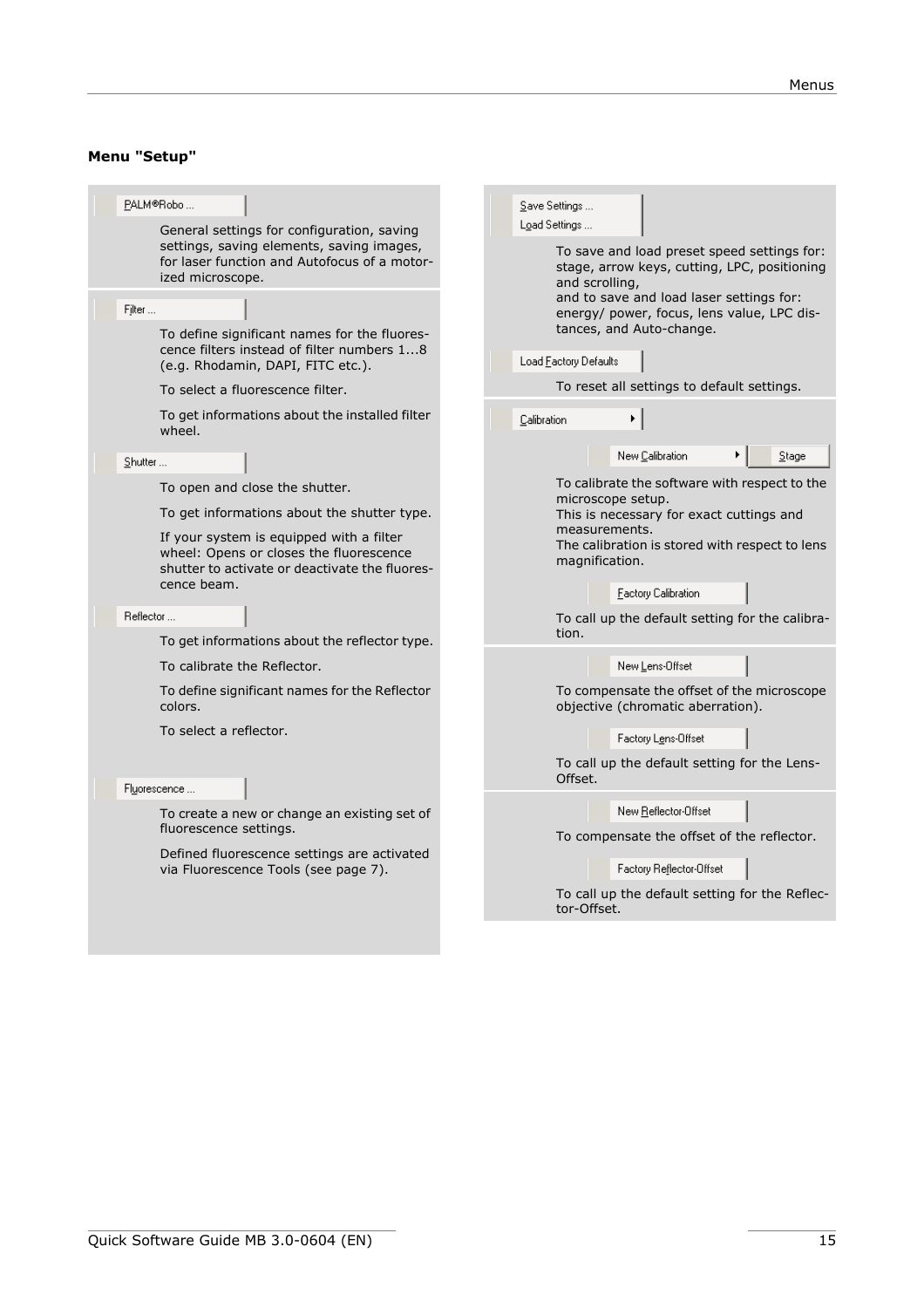# **Menu "Devices"1)**



1) Only available in systems equipped with PALM $^{\circledR}$  Robo-Mover. Contact P.A.L.M. for further information.

#### **Menu "Help"**

| PALM®Robo Instructor                                                        |
|-----------------------------------------------------------------------------|
| The "PALM®Robo Instructor" gives help for<br>various subjects.              |
| F1<br>PALM®Robo Help                                                        |
| To list help topics.                                                        |
| PALM®Robo SystemInfo                                                        |
| To show system informations.                                                |
| About PALM®Robo                                                             |
| To get informations about the program<br>(version number and manufacturer). |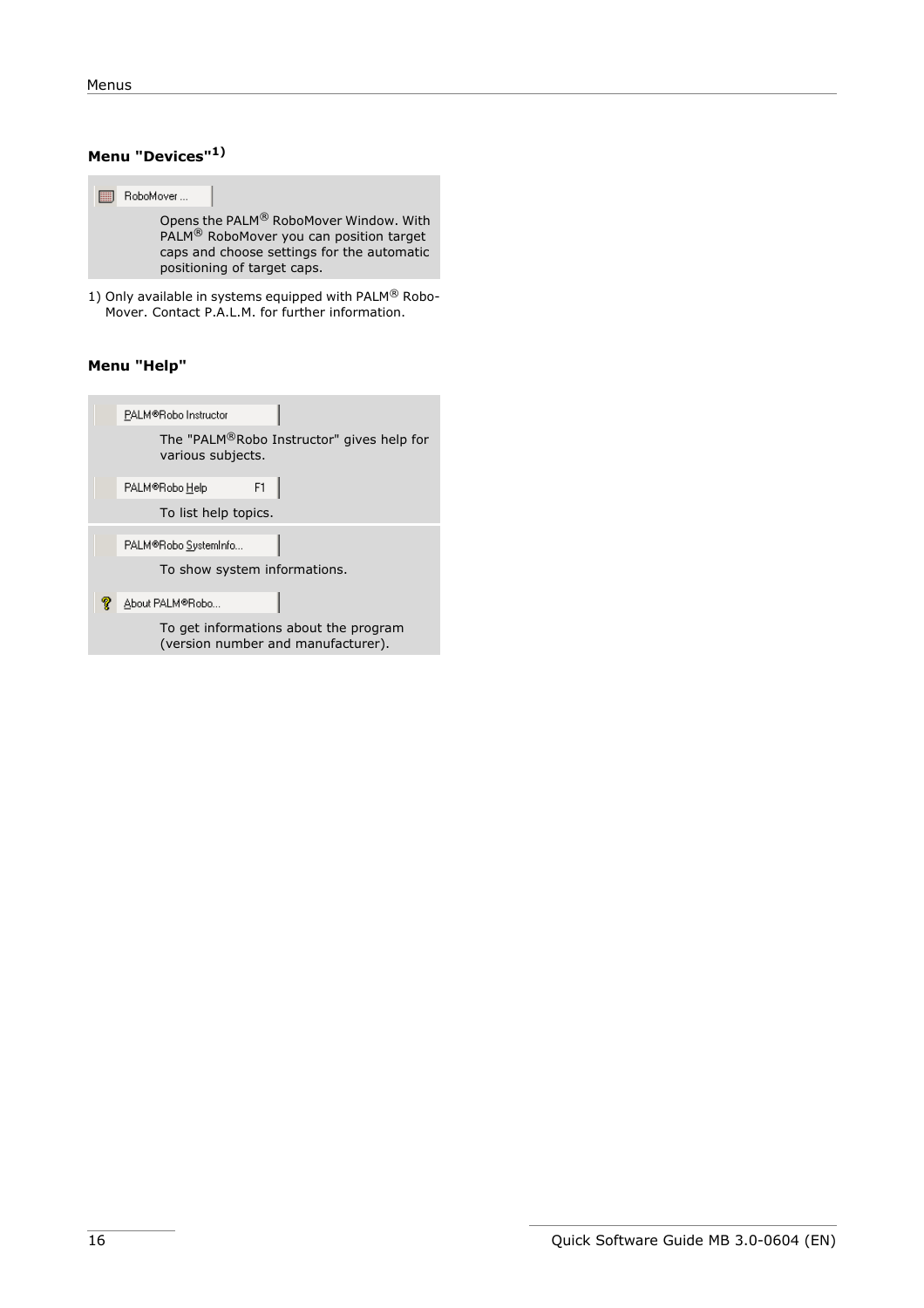# <span id="page-16-0"></span>**11 Laser Tools**

| Laser<br>Settings:<br>LPC<br>Cut<br><b>LPC</b>                                                   | To select the laser function for which you<br>want to set values for energy and focus.<br>With selecting a function the relevant con-<br>trols and the actually set values are<br>shown (see below). | The preset values for energy and focus can be<br>changed before each laser operation.<br>In this way you optimize the parameters for<br>each operation to obtain a precise cut and an<br>effective catapulting.<br>For fine adjustment the values can be changed |
|--------------------------------------------------------------------------------------------------|------------------------------------------------------------------------------------------------------------------------------------------------------------------------------------------------------|------------------------------------------------------------------------------------------------------------------------------------------------------------------------------------------------------------------------------------------------------------------|
|                                                                                                  |                                                                                                                                                                                                      | even during cutting.                                                                                                                                                                                                                                             |
| Cut<br>UV-Energy<br>$100 - 1$<br>73<br>$\blacktriangleright$<br><b>UV-Focus</b><br>$100 -$<br>77 | LPC<br>UV-Energy<br>$100 -$<br>-<br>91<br>$\blacktriangleright$<br>UV-Focus<br>$100 -$<br>74                                                                                                         |                                                                                                                                                                                                                                                                  |
| Energy setting and<br>Focus setting for<br>laser function "Cut".                                 | Energy setting and<br>Focus setting for<br>laser function "LPC".                                                                                                                                     |                                                                                                                                                                                                                                                                  |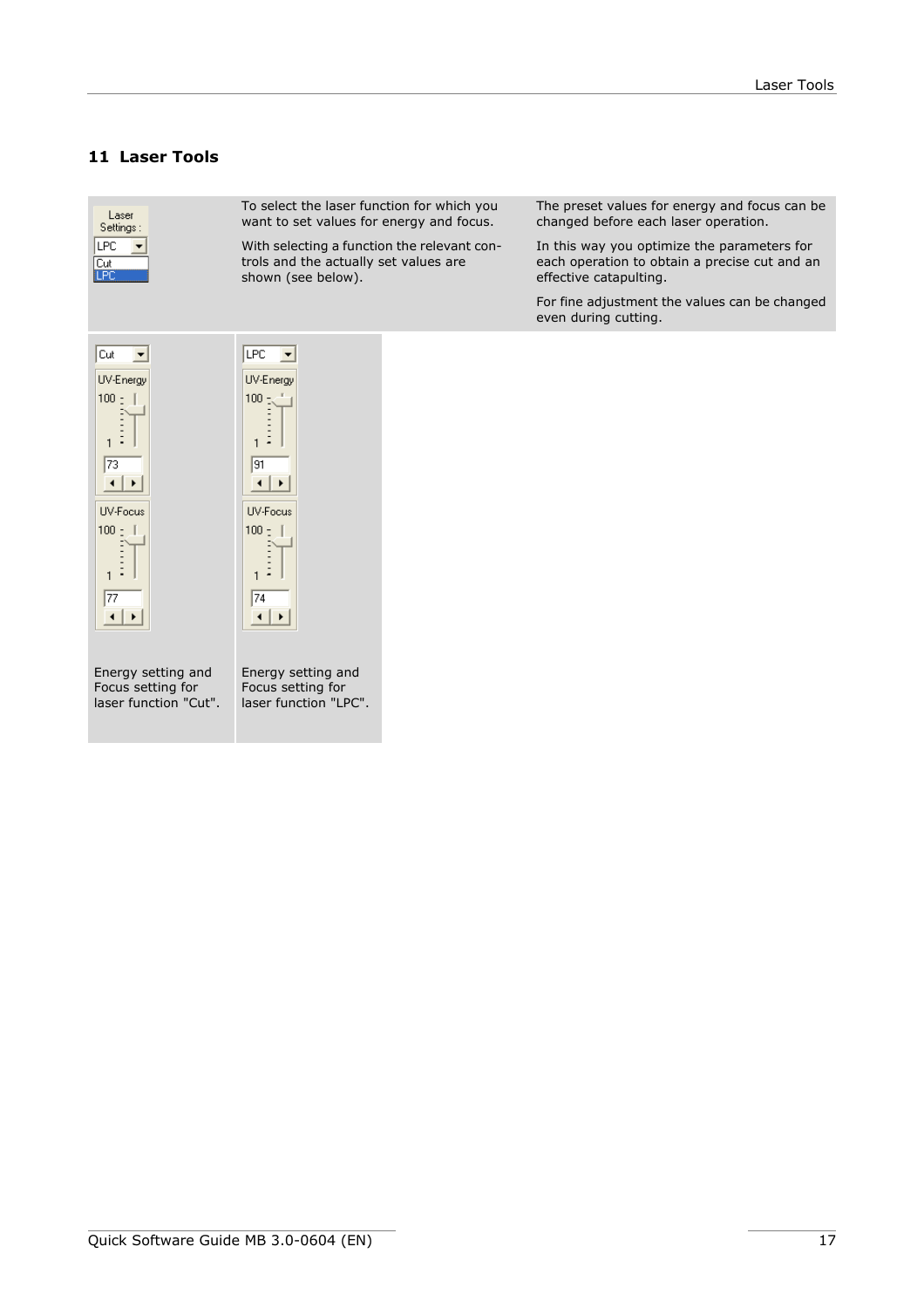## <span id="page-17-0"></span>**12 Speed Tools**



To display and to change the preset speed for the following parameters. The unit can be set via menu item "Setup > PALM® Robo.. " to µm/sec. or to Steps/sec.

 $S$ croll  $\overline{\phantom{a}}$ 

µm/sec

390

**Formation** 

387

 $\overline{|\cdot|}$ 



mouse

stage (Stage I and Stage II).

Click with mouse into the checkbox for slow mode (only available for Stage I).



"Arrow":

movement and movement of Speed setting for the movement of stage with arrow keys.



"Position":

reference position.

"Scroll": Speed setting for scrolling in cursor Speed setting for stage movement from element to element, to checkpoint or to

mode.



Speed setstage movement during Cut function. Speed setting for stage movement during LPC function.

ting for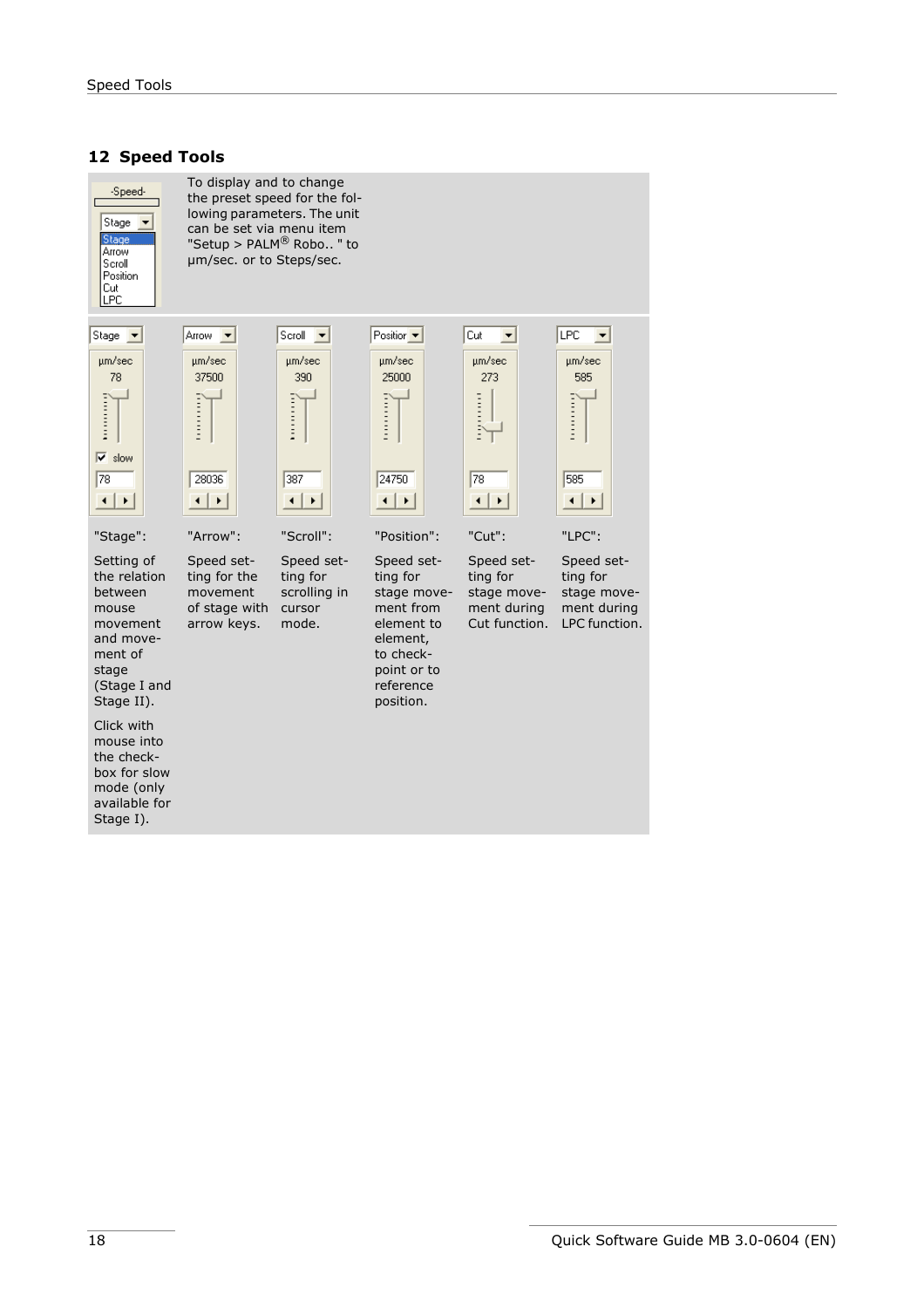# <span id="page-18-0"></span>**13 Microscope Tools1)**

#### Focus Tools Light Tools



|                                                         | To switch the microscope lamp off and<br>on. |
|---------------------------------------------------------|----------------------------------------------|
| $\%$<br>100<br>-<br>-<br>-<br>$\overline{a}$<br>1<br>50 | Light setting                                |

1) Only available in systems equipped with motorized microscope

# <span id="page-18-1"></span>**14 Status Bar**

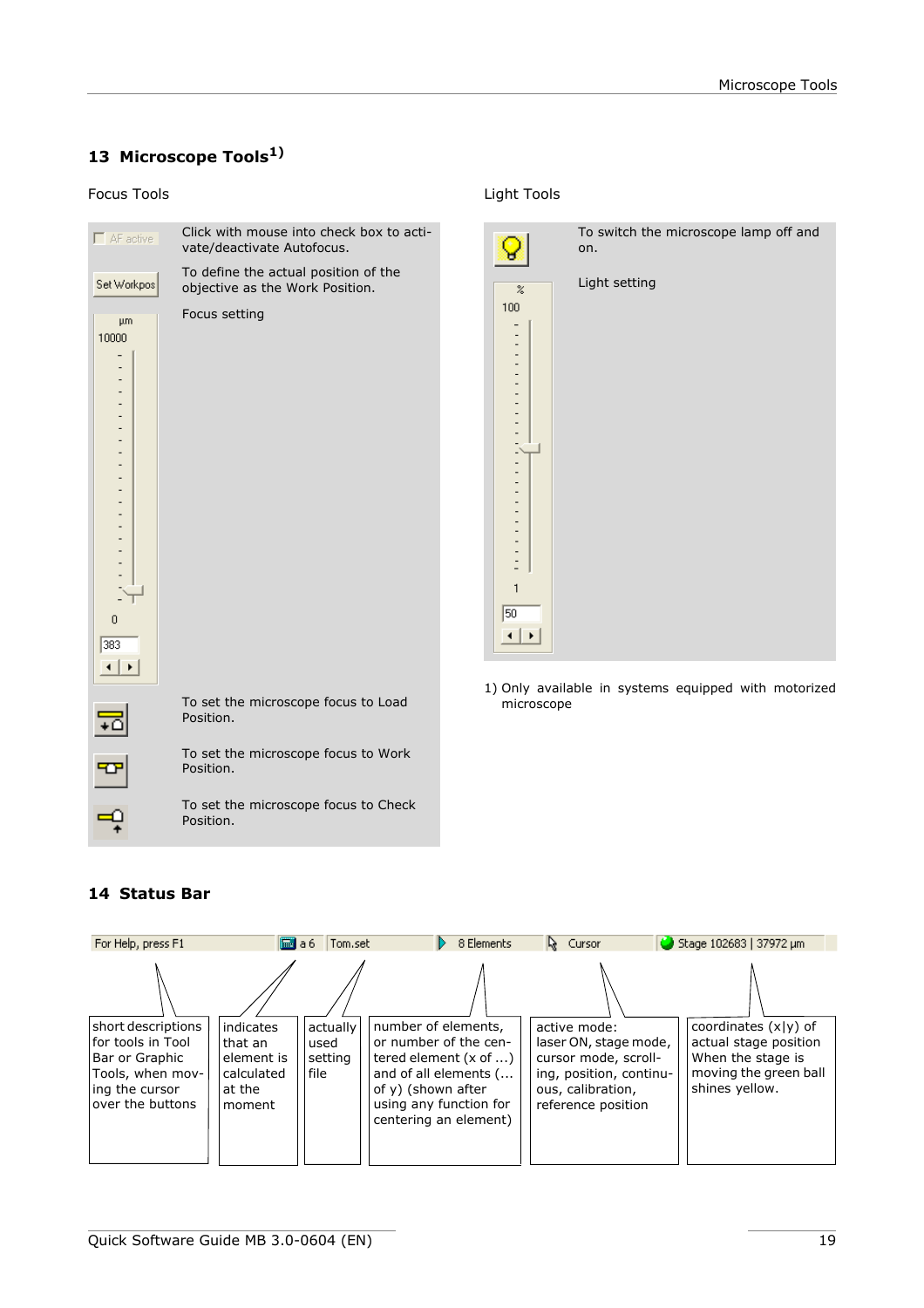# <span id="page-19-0"></span>**15 Element List**

The element list displays informations about all drawn elements and allows operations on them.

| <b>Element List</b><br>⊠                                    |             |          |                                |              |                   |  |         |            |  |
|-------------------------------------------------------------|-------------|----------|--------------------------------|--------------|-------------------|--|---------|------------|--|
| Stop<br>File<br>Close<br>Edit<br>Move<br>Laser              |             |          |                                |              |                   |  |         |            |  |
| 5 5 5 6 6 6 6 6 7 6<br>× AutoCircle<br>1<br>\$199           |             |          |                                |              |                   |  |         |            |  |
| all<br>Show Types:                                          |             |          |                                |              |                   |  |         |            |  |
|                                                             | Name        | Nr       | Grp                            | Type         | £                 |  | cutshot | Area (µm2) |  |
|                                                             |             | 2        | Grp10                          | Line (Ref-2) |                   |  |         | 22582      |  |
|                                                             |             | 3        |                                | Dot          |                   |  |         |            |  |
|                                                             |             | 4        |                                | Dot          |                   |  |         |            |  |
|                                                             |             | 5        |                                | Figure       |                   |  |         | 17784      |  |
|                                                             |             | 6        |                                | Rectangle    |                   |  |         | 11735      |  |
|                                                             |             | 7        |                                | Circle       |                   |  |         | 14390      |  |
|                                                             | Example 1   | 8        |                                | Text         |                   |  |         |            |  |
|                                                             |             | 9        |                                | Ruler        |                   |  |         |            |  |
|                                                             |             | 10       |                                | Group        |                   |  |         |            |  |
|                                                             |             | 11       | Grp10                          |              | Reference (Ref-1) |  |         |            |  |
|                                                             |             | 12<br>13 | Grp10                          | AutoCircle   | Reference (Ref-2) |  |         | 35472      |  |
|                                                             |             | 14       |                                | AutoCircle   |                   |  |         | 35472      |  |
|                                                             |             |          |                                |              |                   |  |         |            |  |
| ₹                                                           |             | m        |                                |              |                   |  |         | ٠          |  |
| Summary for Types and Colors:<br>Summary for all Types<br>г |             |          |                                |              |                   |  |         |            |  |
|                                                             | Elements    |          | Areas (um <sup>2</sup> )       |              |                   |  |         |            |  |
|                                                             | 1 Figure    |          | 17784                          |              |                   |  |         |            |  |
| V                                                           | 1 Freehand  |          | 55902                          |              |                   |  |         |            |  |
| ✓                                                           | 1 Line      |          | 22582                          |              |                   |  |         |            |  |
|                                                             | 1 Rectangle |          | 11735                          |              |                   |  |         |            |  |
| Total:                                                      | 14          |          | 1000<br>193337 um <sup>2</sup> |              |                   |  |         |            |  |

The columns in the upper table display the following informations about each element:

| first column:  | color                                                                      |
|----------------|----------------------------------------------------------------------------|
| Name:          | name                                                                       |
| Nr:            | number                                                                     |
| Grp:           | group number of grouped elements                                           |
| Type:          | type                                                                       |
| cut, shot:     | number of performed laser cuttings or<br>catapultings                      |
| Area:          | area for elements of type "Line" and<br>"AutoCircle" (in µm <sup>2</sup> ) |
| $H \times W$ : | height and width                                                           |
| Comment:       | a possibly added text                                                      |
| Position:      | the position (X,Y) relative to the refer-<br>ence position                 |

Table "Summary for Types and Colors" displays:

| first column: | reports the used colors for all types of<br>elements                                                    |
|---------------|---------------------------------------------------------------------------------------------------------|
| Elements:     | total number of elements for each color<br>and type                                                     |
| Areas:        | total area of all elements of type "Line"<br>and "AutoCircle" for each color (in $\mu$ m <sup>2</sup> ) |

|        | Freehands   |  |
|--------|-------------|--|
|        | Lines       |  |
|        | Rectangles  |  |
|        | Circles     |  |
| 1.1111 | Dots        |  |
|        | AutoCircles |  |

#### **Menus of Element list**

Menu "Stop"

Click on menu item "Stop" to stop the UV-Laser function and the movement of the stage immediately in case of emergency.

Menu "File" (see also [page 10,](#page-9-1) Menu "File")

| New Elements                       | To prepare the software<br>for drawing new elements.                                                                                                                                 |
|------------------------------------|--------------------------------------------------------------------------------------------------------------------------------------------------------------------------------------|
| Open Elements<br>Save Elements     | To open and save ele-<br>ments.                                                                                                                                                      |
| Import Elements<br>Export Elements | To import resp. export the<br>element properties (Color,<br>Nr, Type etc.) and the<br>coordinates of the anchor<br>points of the elements<br>from resp. to a text file<br>$(*.txt).$ |
| Print Elements                     | To print the element prop-<br>erties into an Excel import<br>file $(*.csv)$ .                                                                                                        |

Menu "Edit" (see also [page 11](#page-10-0), Menu "Edit")

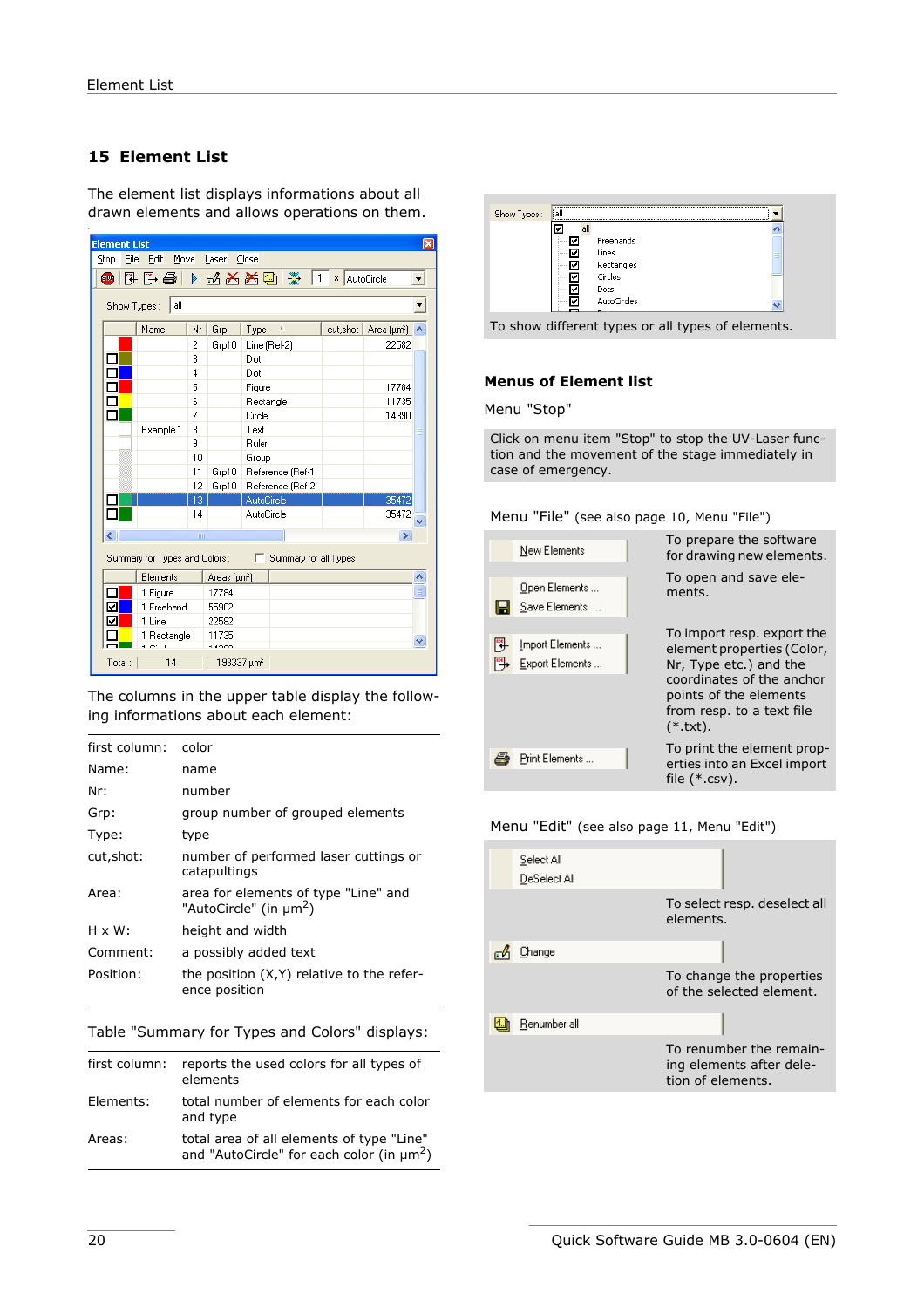| Copy<br>Paste                                                    |                    |                                                                                                                               |
|------------------------------------------------------------------|--------------------|-------------------------------------------------------------------------------------------------------------------------------|
|                                                                  |                    | To copy the selected ele-<br>ments to clipboard.                                                                              |
|                                                                  | from clipboard.    | To paste the elements                                                                                                         |
| Delete selected<br>Delete all                                    | Del<br>Ctrl+Y      |                                                                                                                               |
|                                                                  |                    | To delete the selected<br>resp. all elements.                                                                                 |
| Create Group<br>Add to Group<br>Remove from Group                |                    |                                                                                                                               |
|                                                                  | group.<br>a group. | To create a group of ele-<br>ments from the actually<br>selected elements.<br>To add elements to a<br>To remove elements from |
| Define Group-Reference-Figure<br>UnDefine Group-Reference-Figure |                    |                                                                                                                               |
|                                                                  |                    | To define resp. undefine<br>up to three elements as<br>Group Reference Figures.                                               |
| Match Serial Section Group<br>Match Serial Section Point manual  |                    |                                                                                                                               |
|                                                                  |                    | To transfer elements from<br>one slide to another for<br>serial sections automati-                                            |

#### Menu "Move"

|        | To center the selected ele- |
|--------|-----------------------------|
| B Goto | ment on screen.             |

cally resp. manually.

#### Menu "Laser"

| Start Laser function                                                                           | F11 | To start UV-Laser function<br>after all settings are done.                        |
|------------------------------------------------------------------------------------------------|-----|-----------------------------------------------------------------------------------|
| Cut<br>JointCut<br>Close&Cut<br>LPC<br>AutoLPC<br>Close&Cut + AutoLPC<br>RoboLPC<br>AutoCircle |     | To select the laser func-<br>tion for the next command<br>"Start Laser function". |

#### Menu "Close"

Click on menu item "Close" to save and close the Element List.

#### **Tool Bar of Element List**

| Stop<br>To stop the UV-Laser function and the move-<br>ment of the stage immediately in case of<br>emergency. |
|---------------------------------------------------------------------------------------------------------------|
| <b>Import Elements</b><br>To import the properties of the elements.                                           |
| <b>Export Elements</b><br>To export the properties of the elements.                                           |
| <b>Print Elements</b><br>To print the element properties into an Excel<br>import file (*.csv).                |
| Goto<br>To center the selected element on screen.                                                             |
| Change<br>To change the properties of the selected ele-<br>ment.                                              |
| Delete selected<br>To delete the selected elements.                                                           |
| Delete all<br>To delete all elements.                                                                         |
| Renumber All<br>To renumber the remaining elements after<br>deletion of elements.                             |

# **Cut Tools of Element List/Start Laser**

| Cut<br>x<br>JointCut                                           | To select the laser func-<br>tion for the next command<br>"Start Laser function". |
|----------------------------------------------------------------|-----------------------------------------------------------------------------------|
| Dlose&Cut<br>AutoLPC<br>Close&Cut+AutoLPC<br>RoboLPC<br>Circle | For an overview of the<br>Laser functions see<br>page 23.                         |
|                                                                | Start Laser function.                                                             |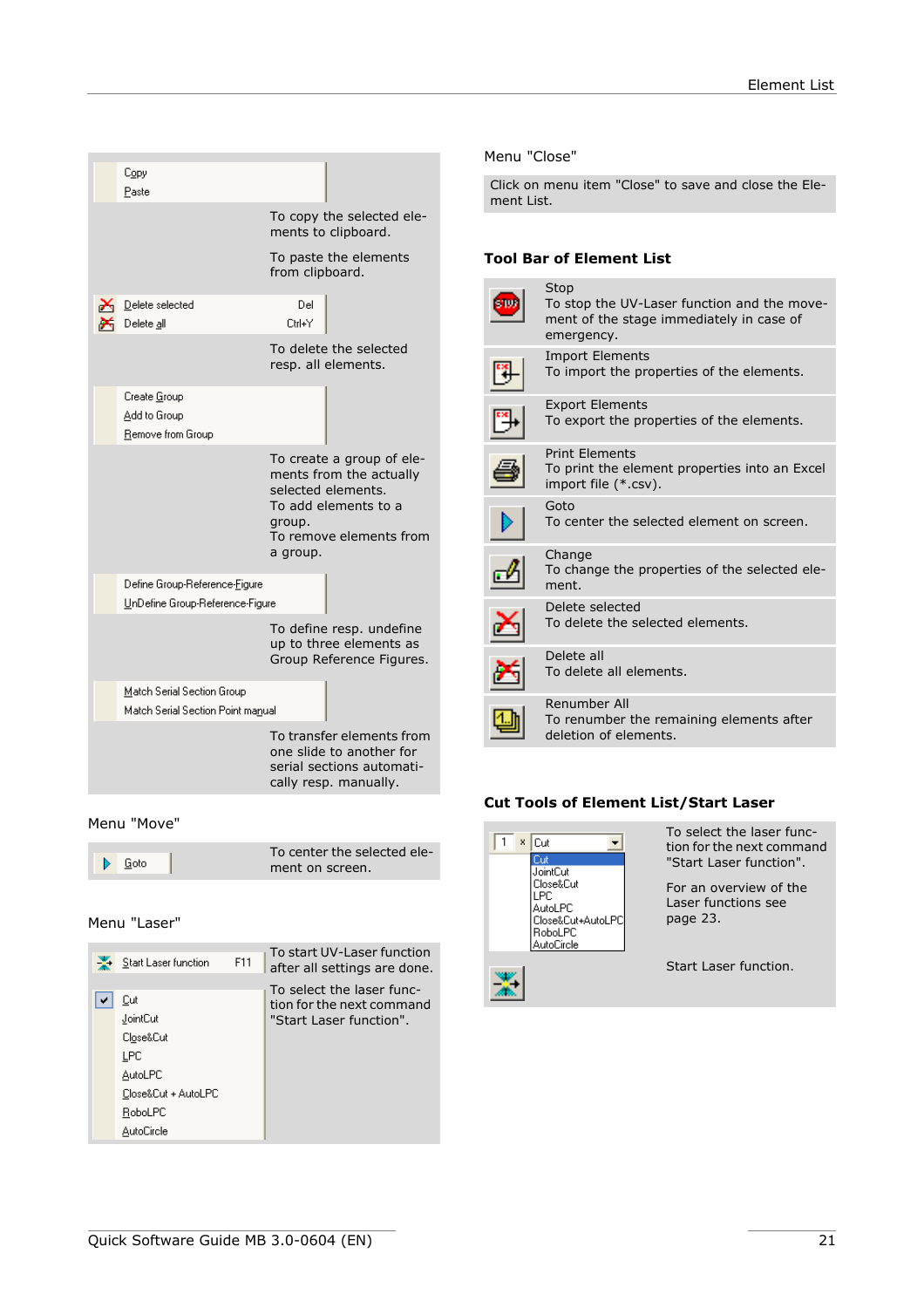# <span id="page-21-0"></span>**16 Shortcuts**

| <b>Shortcut</b> | Picto/Menu                                          |
|-----------------|-----------------------------------------------------|
| <b>Help</b>     |                                                     |
| F1              | Help > PALM®Robo Help                               |
| <b>File</b>     |                                                     |
| F <sub>2</sub>  | Imaging<br>File > Open Imaging                      |
| F <sub>3</sub>  | PALMPicture<br>File > Open PALMPicture              |
| $Alt + F4$      | File > Exit PALM®Robo                               |
| <b>Edit</b>     |                                                     |
| $Ctrl+A$        | Edit > Select all / Edit > Deselect all<br>(toggle) |
| $Ctrl + C$      | Edit > Copy                                         |
| $Ctrl + V$      | Edit > Paste                                        |
| Backspace       | Delete last                                         |
|                 | Edit > Delete last                                  |
| Alt+Backspace   | Edit > Undelete                                     |
| $Ctrl+Y$        | Delete all                                          |
|                 | Edit > Delete all                                   |
| Del             | Edit > Delete selected                              |
| Alt+Enter       | Edit > Change                                       |
| Move            |                                                     |
| $Alt + F$       | Freeze mode<br>$\checkmark$                         |
|                 | Move > Freeze mode                                  |
| $Ctrl + F$      | Move > Speed faster                                 |
| $Ctrl + S$      | Move > Speed slower                                 |
| $Ctrl+K$        | Move > Goto Check-Point                             |
| F7              | Stage mode / Cursor mode<br>Stage                   |
|                 | Move > Stage mode                                   |
| F8              | Move > Setup Speed                                  |

| Esc             | Stop                                                                       |
|-----------------|----------------------------------------------------------------------------|
|                 | Move $>$ Stop                                                              |
| <b>Shortcut</b> | Picto/Menu                                                                 |
| View            |                                                                            |
| $Ctrl+L$        | View > Menus > Laser Tools                                                 |
| $Ctrl + P$      | Color Palette On Off                                                       |
|                 | View > Menus > Color Palette                                               |
| F4              | Navigator Window                                                           |
|                 | View > Navigator Window                                                    |
| F <sub>5</sub>  | <b>Element List</b>                                                        |
|                 | View > Element List                                                        |
| F6              | Microscope Window                                                          |
|                 | View > Microscope Window                                                   |
| $Ctrl+U$        | View > Menus > Cut Tools                                                   |
| $Ctrl + E$      | View > Menus > Speed Tools                                                 |
| $Ctrl + G$      | View > Menus > Graphic Tools                                               |
| Laser           |                                                                            |
| Page up         | Laser > Energy/Power more                                                  |
| Page Down       | Laser > Energy/Power less                                                  |
| Home            | Laser $>$ Focus up                                                         |
| End             | Laser $>$ Focus down                                                       |
| F <sub>9</sub>  | Laser ><br>Energy & Focus (UV-Laser)                                       |
| F11             | <b>Start Laser</b>                                                         |
|                 | Laser > Start Laser function                                               |
| other           |                                                                            |
| $Alt + P$       | Switch between Standard Pointer<br>and Group Reference Pointer<br>(toggle) |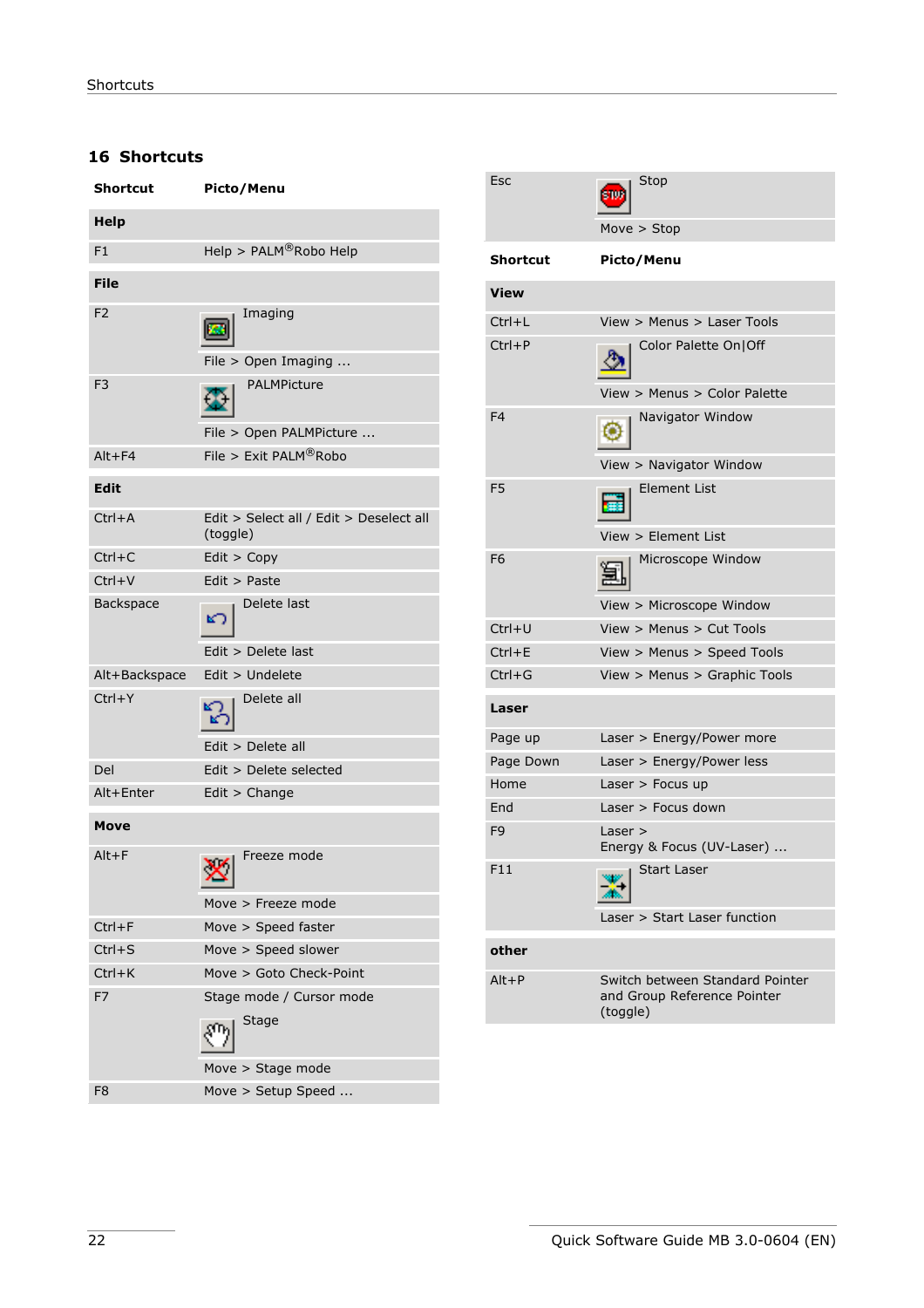#### **17 Laser functions - an overview**